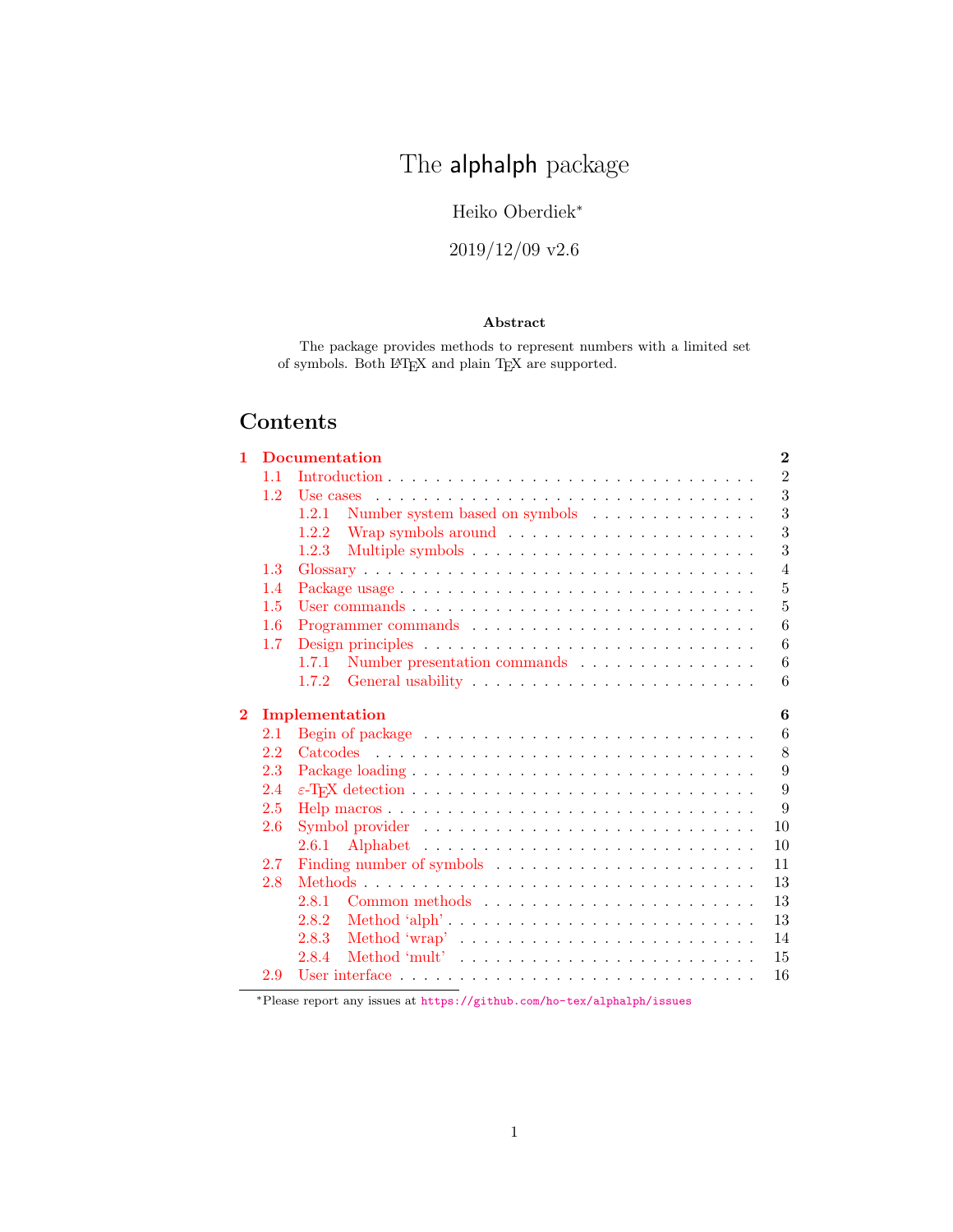| 3  |                | <b>Installation</b>                                                                                      | 17 |
|----|----------------|----------------------------------------------------------------------------------------------------------|----|
|    | 3.1            |                                                                                                          | 17 |
|    | 3.2            |                                                                                                          | 17 |
|    | 3.3            |                                                                                                          | 17 |
|    | 3.4            |                                                                                                          | 18 |
|    | 3.5            |                                                                                                          | 18 |
| 4  | <b>History</b> |                                                                                                          | 18 |
|    |                | $[1999/03/19 \text{ v}0.1] \ldots \ldots \ldots \ldots \ldots \ldots \ldots \ldots \ldots \ldots \ldots$ | 18 |
|    |                |                                                                                                          | 19 |
|    |                |                                                                                                          | 19 |
|    |                |                                                                                                          | 19 |
|    |                |                                                                                                          | 19 |
|    |                |                                                                                                          | 19 |
|    |                |                                                                                                          | 19 |
|    |                |                                                                                                          | 19 |
|    |                |                                                                                                          | 19 |
|    |                |                                                                                                          | 19 |
|    |                |                                                                                                          | 19 |
|    |                |                                                                                                          | 20 |
|    |                |                                                                                                          | 20 |
|    |                |                                                                                                          | 20 |
| 5. | <b>Index</b>   |                                                                                                          | 20 |

# <span id="page-1-0"></span>1 Documentation

# <span id="page-1-1"></span>1.1 Introduction

LATEX counters can be represented in different ways by using presentation commands:

\arabic, \roman, \Roman, \alph, \Alph, \fnsymbol

The ranges of supported counter values are more or less restricted. Only \arabic can be used with any counter value TEX supports.

| Presentation                                 | Supported    | Ignored  | Error message         |
|----------------------------------------------|--------------|----------|-----------------------|
| command                                      | domain       | values   | "Counter too large"   |
| \arabic                                      | $-MAX$ $MAX$ |          |                       |
| \roman,\Roman                                | $1$ $MAX$    | $-MAX.0$ |                       |
| \alph, \Alph                                 | 1. .26       | $\theta$ | $-MAX. -1, 27.$ MAX   |
| \fnsymbol                                    | 1.9          | $\Omega$ | $-MAX. -1, 10.$ . MAX |
| <b>BEA 37</b><br>. <del>.</del> <del>.</del> |              |          |                       |

 $MAX = 2147483647$ 

Ordinal numbers are often used in documents: numbering of chapters, sections, figures, footnotes and so on. The layouter chooses \Alph for chapter numbers and \fnsymbol for footnotes. But what can be done if there are more than 26 chapters or more than 10 footnotes? This package alphalph allows to define new presentation commands. They rely on a existing command and define presentations for values greater the limits. Three different methods are provided by the package. In the following use cases they are presentated.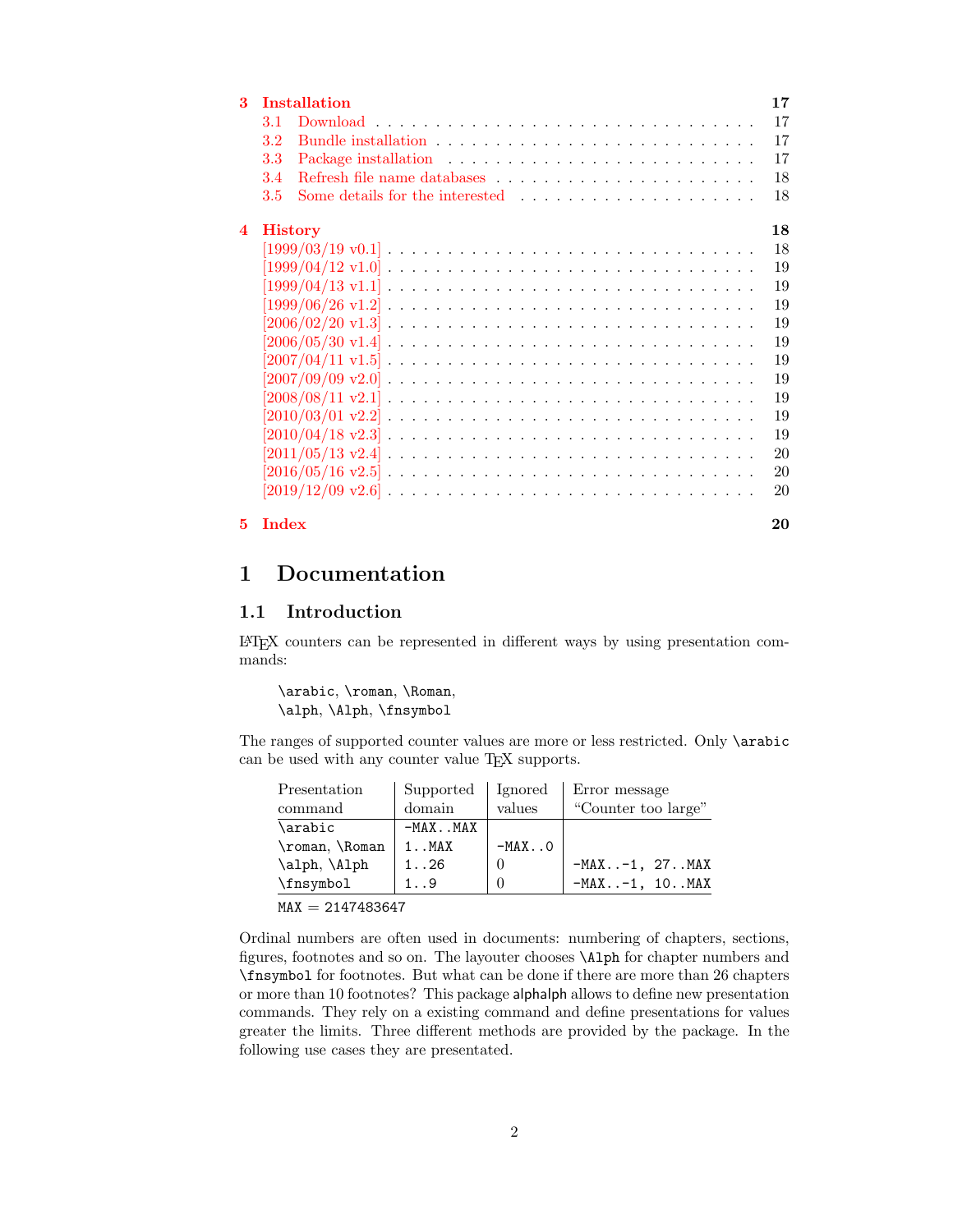#### <span id="page-2-0"></span>1.2 Use cases

#### <span id="page-2-1"></span>1.2.1 Number system based on symbols

Asume you are writing a book and your lecturer demands that chapter numbers must be letters. But you have already 30 chapters and you have only 26 letters?

In the decimal system the situation would be clear. If you run out of digits, you are using more digits to represent a number. This method can be also be used for letters. After chapter 26 with Z we us AA, AB, AC, and AD for the remaining chapters.

Happily this package already defines this presentation command:

```
\usepackage{alphalph}
\renewcommand*{\thechapter}{%
  \AlphAlph{\value{chapter}}%
}
```
 $\Delta$ PhAlph generates: A, B, C, ..., Z, AA, AB, ...

The other presentation command is \alphalph for lowercase letters.

#### <span id="page-2-2"></span>1.2.2 Wrap symbols around

Nine footnote symbols are quite a few. Too soon the symbols are consumed and LATEX complains with the error "Counter too large". However, it could be acceptable to start again with the symbols from the beginning, especially if there are less than nine symbols on a page. This could be achieved by a counter reset. But finding the right place can be difficult or needs manual actions. Also a unique counter value can be desirable (e.g. for generating unique anchor/link names). Package alphalph allows you to define a macro that implements a "wrap around", but letting the value of the counter untouched:

```
\usepackage{alphalph}
\makeatletter
\newalphalph{\fnsymbolwrap}[wrap]{\@fnsymbol}{}
\makeatother
\renewcommand*{\thefootnote}{%
  \fnsymbolwrap{\value{footnote}}%
}
```
\fnsymbolwrap generates: ∗ (1), † (2), ‡ (3), . . . , ‡‡ (9), ∗ (10), † 11, . . .

#### <span id="page-2-3"></span>1.2.3 Multiple symbols

LATEX's standard set of footnote symbols contains doubled symbols at the higher positions. Could this principle be generalized? Yes, but first we need a clean footnote symbol list without doubled entries, example:

```
\usepackage{alphalph}
\makeatletter
\newcommand*{\fnsymbolsingle}[1]{%
  \ensuremath{%
    \ifcase#1%
    \or *%
    \or \dagger
    \or \ddagger
    \or \mathsection
    \or \mathparagraph
    \else
      \@ctrerr
```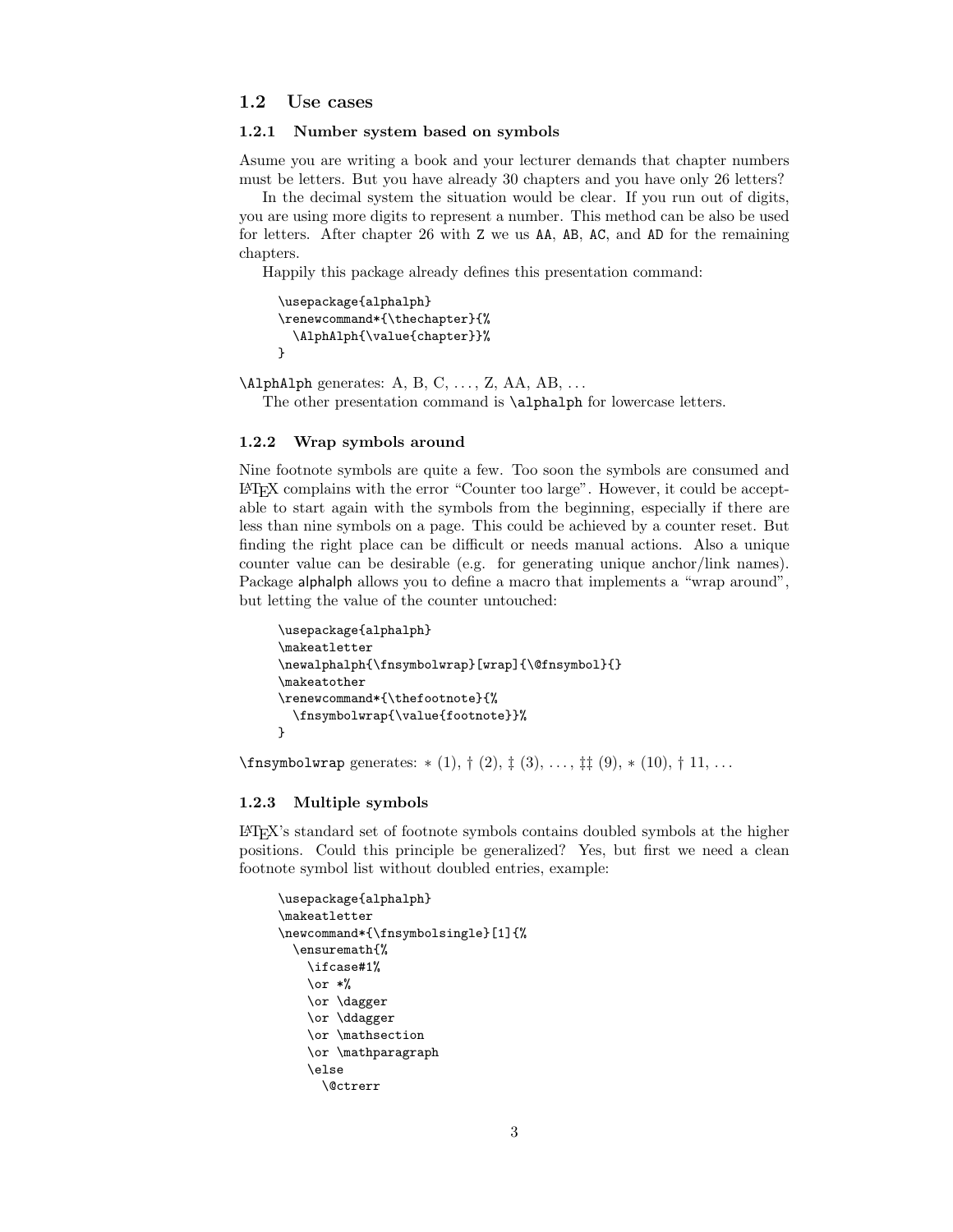```
\fi
  }%
}
\makeatother
\newalphalph{\fnsymbolmult}[mult]{\fnsymbolsingle}{}
\renewcommand*{\thefootnote}{%
  \fnsymbolmult{\value{footnote}}%
}
```
The own definition of \fnsymbolsingle has the advantage that this list can easily modified. Otherwise you can use \@fnsymbol directly, because it uses the same first five symbols.

```
\usepackage{alphalph}
\makeatletter
\newalphalph{\fnsymbolmult}[mult]{\@fnsymbol}{5}
\makeatother
\renewcommand*{\thefootnote}{%
  \fnsymbolmult{\value{footnote}}%
}
```
\fnsymbolmult generates: ∗ (1), † (2), ‡ (3), § (4), ¶ (5), ∗∗ (6), . . . , ∗∗∗∗ 16, †††† 17, . . .

The same method can also be used for the chapter problem in the first discussed use case:

```
\usepackage{alphalph}
\makeatletter
\newalphalph{\AlphMult}[mult]{\@Alph}{26}
\makeatother
\renewcommand*{\chapter}{%
  \AlphMult{\value{chapter}}%
}
```
\AlphMult then generates AA, BB, CC, and DD for chapters 27–30.

# <span id="page-3-0"></span>1.3 Glossary

- Counter presentation command is a macro that expects a L<sup>AT</sup>EX counter name as argument. Numbers cannot be used. Examples: \arabic, \alph, \fnsymbol.
- Number presentation command is a macro that expects a number as argument. A number is anything that T<sub>E</sub>X accepts as number including \value. Examples: \alphalph, \AlphAlph, \alphalph@alph

However, \alph or \fnsymbol are not number presentation commands because they expect a counter name as argument. Happily LAT<sub>EX</sub> counter presentation commands internally uses number presentation commands with the same name, but prefixed by '@'. Thus \@alph, \@fnsymbol are number presentation commands.

- Symbols provider is a command that can be used to get a list of symbols. For example, \@Alph provides the 26 uppercase letters from 'A' to 'Z'. Basically a symbol provider is a number presentation command, usually with a limited range.
- Number of symbols is the number of the last symbol slot of a symbol provider. Thus \@Alph generates 26 symbols, \@fnsymbol provides 9 symbols.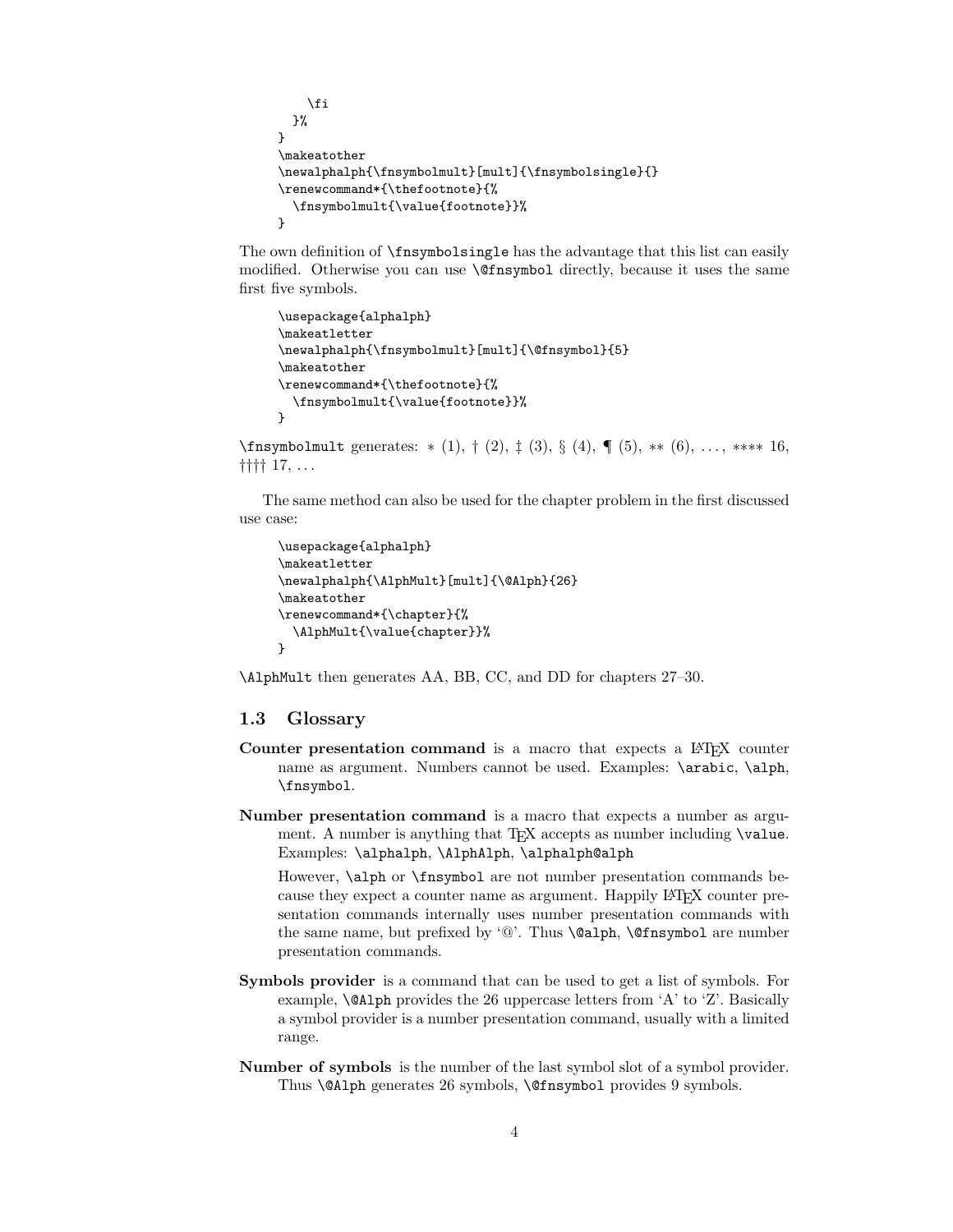#### <span id="page-4-0"></span>1.4 Package usage

The package alphalph can be used with both plain TFX and LATFX:

plain  $T_FX: \infty$  alphalph.sty

# $LAT$ <sub>F</sub>X 2<sub>ε</sub>: \usepackage{alphalph}

There aren't any options.

# <span id="page-4-1"></span>1.5 User commands

<span id="page-4-2"></span>

Both macros are number presentation commands that expects a number as argument.  $\mathbb{F}X$  counters are used with  $\val$ ue.

The macros represents a number by letters. First single letters A..Z are used, then two letters AA..ZZ, three letters AAA...ZZZ, . . . follow.

Macro \AlphAlph uses uppercase letters, \alphalph generates the lowercase variant.

| $\langle \mathit{number} \rangle$ | $\Lambda_1$ phAlph $\{\langle number \rangle\}$ | $\alpha$ lphalph $\{\langle number \rangle\}$ |
|-----------------------------------|-------------------------------------------------|-----------------------------------------------|
|                                   | A                                               | a                                             |
| 2                                 | B                                               | b                                             |
| 26                                | Z                                               | z                                             |
| 27                                | AA                                              | aa                                            |
| 30                                | AD                                              | ad                                            |
| 2000                              | BXX                                             | bxx                                           |
| 3752127                           | <b>HELLO</b>                                    | hello                                         |
| 10786572                          | WORLD                                           | world                                         |
| 2147483647                        | FXSHRXW                                         | fxshrxw                                       |
|                                   |                                                 |                                               |

<span id="page-4-3"></span> $\begin{array}{c} {\boldsymbol{\xi}} \end{array} \begin{bmatrix} {\boldsymbol{\xi}} \end{bmatrix} \{ \boldsymbol{\xi} \end{bmatrix} \{ \boldsymbol{\xi} \} \{ \boldsymbol{\eta} \} \{ \boldsymbol{\eta} \} \{ \boldsymbol{\eta} \} \} \{ \boldsymbol{\eta} \} \{ \boldsymbol{\eta} \} \{ \boldsymbol{\eta} \} \{ \boldsymbol{\eta} \} \{ \boldsymbol{\eta} \} \{ \boldsymbol{\eta} \} \{ \boldsymbol{\eta} \} \{ \boldsymbol{\eta} \} \{ \boldsymbol{\eta} \} \{ \boldsymbol{\eta} \} \{ \boldsymbol{\eta} \} \{ \boldsymbol{\eta} \} \{ \boldsymbol{\eta}$ 

Macro  $\neq$  Macro  $\neq$  defines  $\langle cmd \rangle$  as new number presentation command. Like  $\neq$   $\neq$  already exists.

The  $\langle method\rangle$  is one of alph, wrap, or mult. The default is alph.

As symbol provider a number presentation command can be used, e.g. \@fnsymbol, \@Alph, or \alphalph@alph.

The last argument is the number of symbols. If the argument is empty, then \newalphalph tries to find this number itself. LATEX's number presentation commands throw an error message, if the number is too large. This error message is put in a macro \@ctrerr. Thus \newalphalph calls the symbol provider and tests a number by typesetting it in a temporary box. The error macro **\@ctrerr** is catched, it proofs that the number is not supported. Also if the width of the result is zero the number is considered as unavailable.

The empty argument is useful for potentially variable lists. However if the end cannot be detected, then the number of symbols must be given. This is also a lot faster. Therefore don't let the argument empty without reason.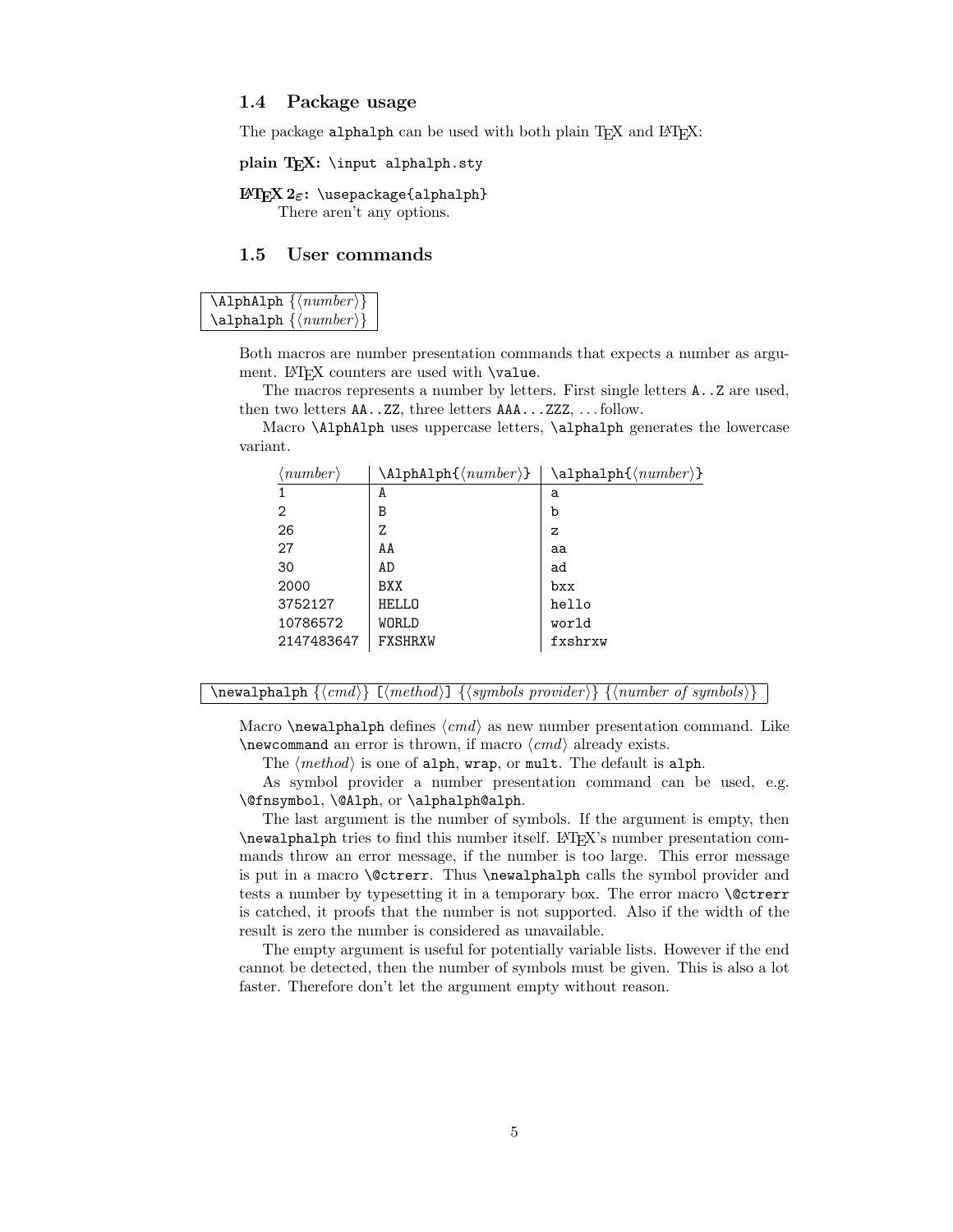# <span id="page-5-0"></span>1.6 Programmer commands

```
\verb|\alpha1ph@Alph {<|number⟩\}\alphalphalph@alph \{ \langle number \rangle \}
```
They are basically the same as \@Alph and \@alph. Some languages of package babel redefine LATEX's macros to include some font setup that breaks expandibility. Therefore \AlphAlph and \alphalph are based on \alphalph@Alph and \alphalph@alph to get the letters. The behaviour of these symbol providers for numbers outside the range 1..26 is undefined.

# <span id="page-5-1"></span>1.7 Design principles

#### <span id="page-5-2"></span>1.7.1 Number presentation commands

All number presentation commands that this package defines (including \alphalph and \AlphAlph) have the following properties:

- They are fully expandable. This means that they can safely
	- be written to a file,
	- used in moving arguments ( $\Delta T$ FX: they are *robust*),
	- used in a \csname-\endcsname pair.
- If the argument is zero or negative, the commands expand to nothing like \romannumeral.
- The argument is a T<sub>E</sub>X number. Anything that would be accepted by \number is a valid argument:
	- explicite constants,
	- macros that expand to a number,
	- $-$  count registers, LAT<sub>EX</sub> counter can used via  $\value$ , e.g.: \alphalph{\value{page}}

 $-$  ...

•  $\varepsilon$ -T<sub>E</sub>X's numeric expressions are supported, if  $\varepsilon$ -T<sub>E</sub>X is available. Then \numexpr is applied to the argument. Package \calc's expressions are not supported. That would violate the expandibility.

#### <span id="page-5-3"></span>1.7.2 General usability

- TEX format: The package does not depend on LATEX, it can also be used by plain TEX, for example.
- ε-T<sub>E</sub>X: ε-T<sub>E</sub>X is supported, the macros are shorter and faster. But ε-T<sub>E</sub>X's extensions are not requirements. Without  $\varepsilon$ -T<sub>F</sub>X, just the implementation changes. The properties remain unchanged.

# <span id="page-5-4"></span>2 Implementation

# <span id="page-5-5"></span>2.1 Begin of package

 $1$   $\langle$ \*package $\rangle$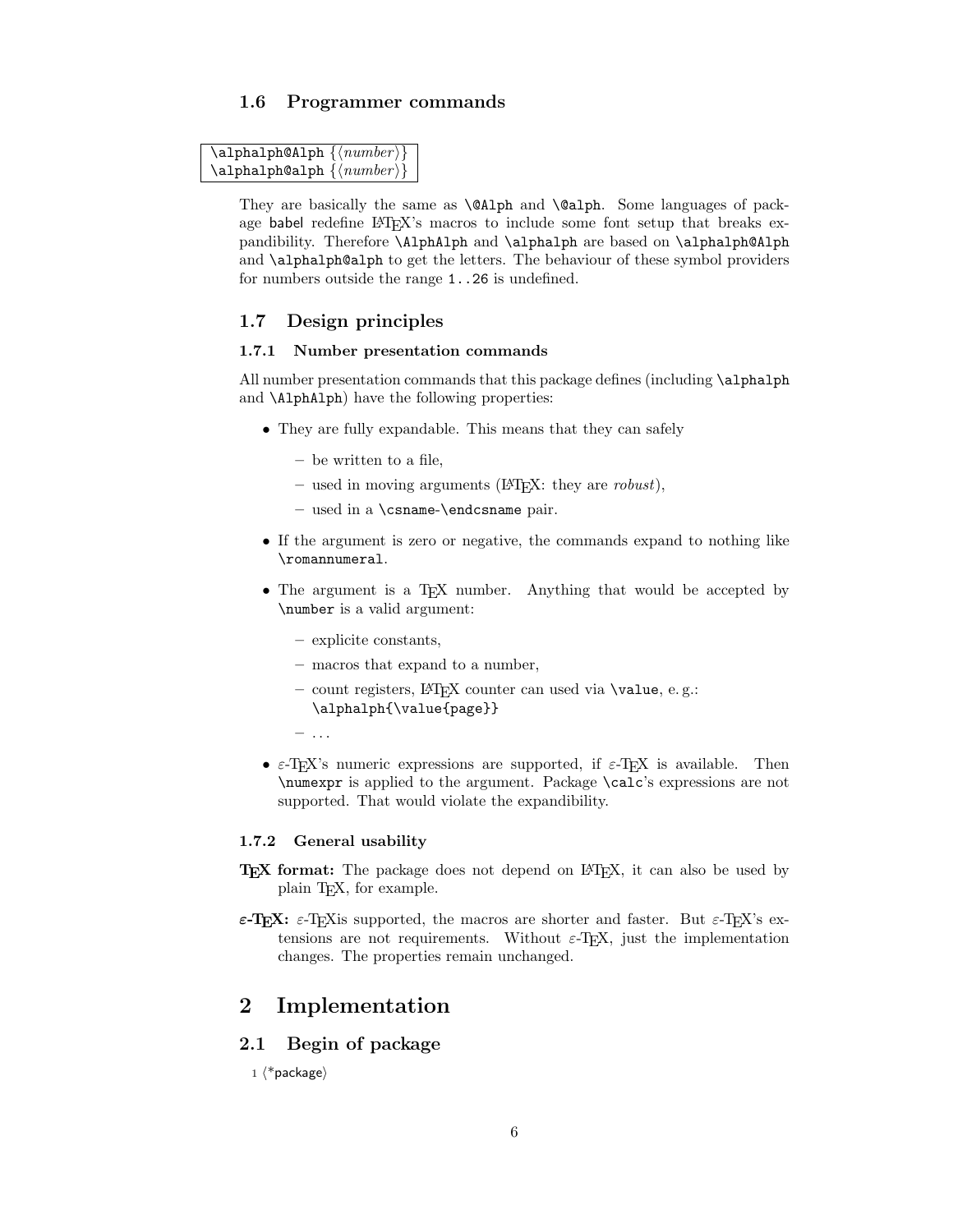```
Reload check, especially if the package is not used with LAT<sub>E</sub>X.
 2 \begingroup\catcode61\catcode48\catcode32=10\relax%
 3 \catcode13=5 % ^^M
 4 \endlinechar=13 %
 5 \catcode35=6 % #
 6 \ \ \ \ \ \ \ \ \ \ \39=12 % '
 7 \catcode44=12 %,
 8 \catcode45=12 % -
 9 \catcode46=12 % .
10 \catcode58=12 % :
11 \catcode64=11 % @
12 \catcode123=1 % {
13 \catcode125=2 % }
14 \expandafter\let\expandafter\x\csname ver@alphalph.sty\endcsname
15 \ifx\x\relax % plain-TeX, first loading
16 \else
17 \def\empty{}%
18 \ifx\x\empty % LaTeX, first loading,
19 % variable is initialized, but \ProvidesPackage not yet seen
20 \else
21 \expandafter\ifx\csname PackageInfo\endcsname\relax
22 \det\left\{x\#1\#2\{\% \right\}23 \immediate\write-1{Package #1 Info: #2.}%
24 }%
25 \else
26 \def\x#1#2{\PackageInfo{#1}{#2, stopped}}%
27 \qquad \qquad \fi
28 \x{alphalph}{The package is already loaded}%
29 \aftergroup\endinput
30 \fi
31 \foralli
32 \endgroup%
Package identification:
33 \begingroup\catcode61\catcode48\catcode32=10\relax%
34 \catcode13=5 % ^^M
35 \endlinechar=13 %
36 \catcode35=6 % #
37 \catcode39=12 % '
38 \catcode40=12 % (
39 \catcode41=12 % )
40 \catcode44=12 % ,
41 \catcode45=12 % -
42 \catcode46=12 % .
43 \catcode47=12 % /
44 \catcode58=12 % :
45 \catcode64=11 % @
46 \catcode91=12 % [
47 \catcode93=12 % ]
48 \catcode123=1 % {
49 \catcode125=2 % }
50 \expandafter\ifx\csname ProvidesPackage\endcsname\relax
51 \def\x#1#2#3[#4]{\endgroup
52 \immediate\write-1{Package: #3 #4}%
53 \xdef#1{#4}%
54 }%
55 \else
56 \def\x#1#2[#3]{\endgroup
57 #2[{#3}]%
```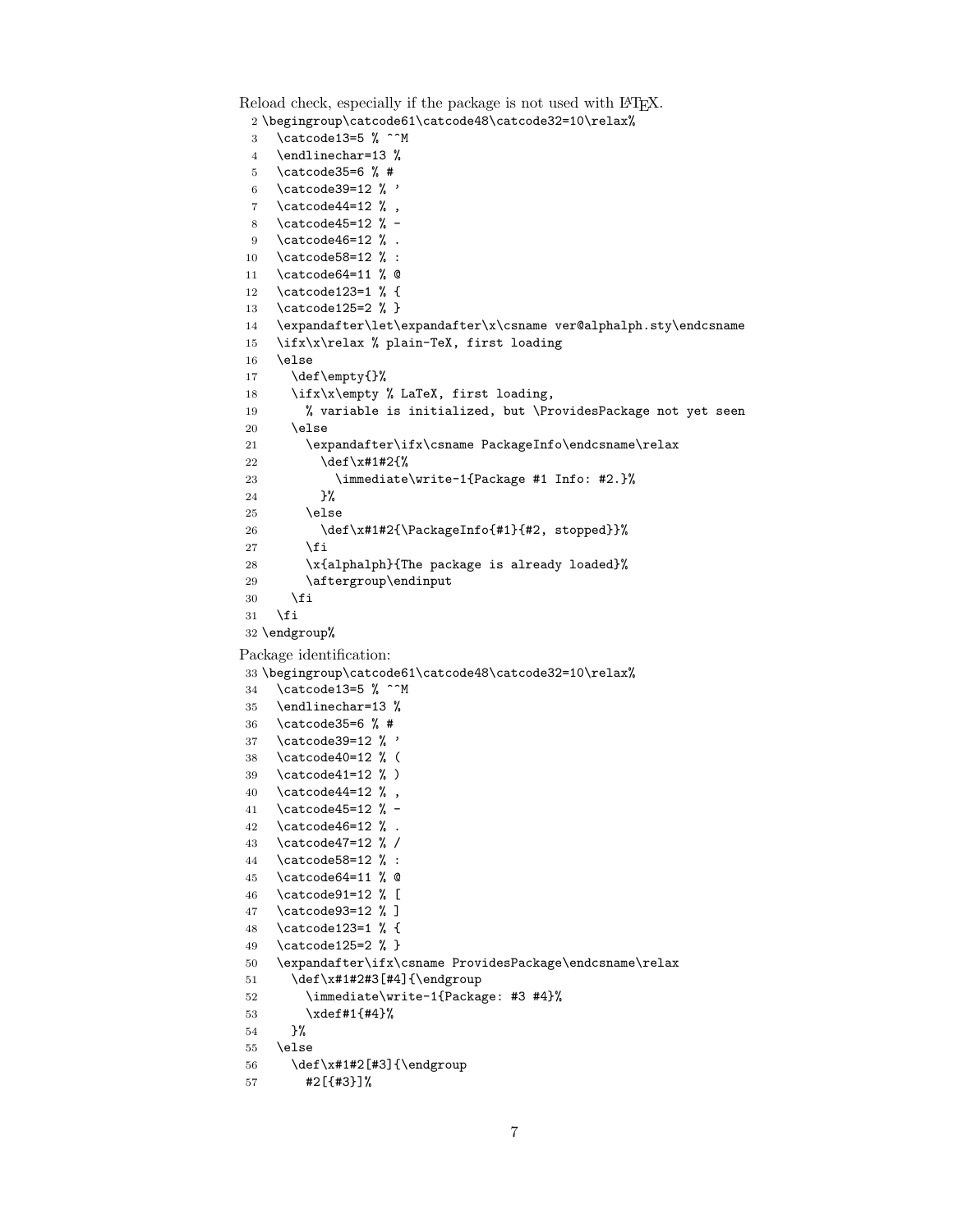```
58 \ifx#1\@undefined
59 \xdef#1{#3}%
60 \overline{\ } \}61 \ifx#1\relax
62 \xdef#1{#3}%
63 \fi
64 }%
65 \fi
66 \expandafter\x\csname ver@alphalph.sty\endcsname
67 \ProvidesPackage{alphalph}%
68 [2019/12/09 v2.6 Convert numbers to letters (HO)]%
```
#### <span id="page-7-30"></span><span id="page-7-24"></span><span id="page-7-0"></span>2.2 Catcodes

```
69 \begingroup\catcode61\catcode48\catcode32=10\relax%
70 \catcode13=5 % ^^M
71 \endlinechar=13 %
72 \catcode123=1 % {
73 \catcode125=2 % }
74 \catcode64=11 % @
75 \def\x{\endgroup
76 \expandafter\edef\csname AlPh@AtEnd\endcsname{%
77 \endlinechar=\the\endlinechar\relax
78 \catcode13=\the\catcode13\relax
79 \catcode32=\the\catcode32\relax
80 \catcode35=\the\catcode35\relax
81 \catcode61=\the\catcode61\relax
82 \catcode64=\the\catcode64\relax
83 \catcode123=\the\catcode123\relax
84 \catcode125=\the\catcode125\relax
85 }%
86 }%
87 \x\catcode61\catcode48\catcode32=10\relax%
88 \catcode13=5 % ^^M
89 \endlinechar=13 %
90 \catcode35=6 % #
91 \catcode64=11 % @
92 \catcode123=1 % {
93 \catcode125=2 % }
94 \def\TMP@EnsureCode#1#2{%
95 \edef\AlPh@AtEnd{%
96 \AlPh@AtEnd
97 \catcode#1=\the\catcode#1\relax
98 }%
99 \catcode#1=#2\relax
100 }
101 \TMP@EnsureCode{33}{12}% !
102 \TMP@EnsureCode{39}{12}% '
103 \TMP@EnsureCode{40}{12}% (
104 \TMP@EnsureCode{41}{12}% )
105 \TMP@EnsureCode{43}{12}% +
106 \TMP@EnsureCode{44}{12}% ,
107 \TMP@EnsureCode{46}{12}% .
108 \TMP@EnsureCode{47}{12}% /
109 \TMP@EnsureCode{59}{12}% ;
110 \TMP@EnsureCode{60}{12}% <
111 \TMP@EnsureCode{62}{12}% >
112 \TMP@EnsureCode{91}{12}% [
113 \TMP@EnsureCode{93}{12}% ]
```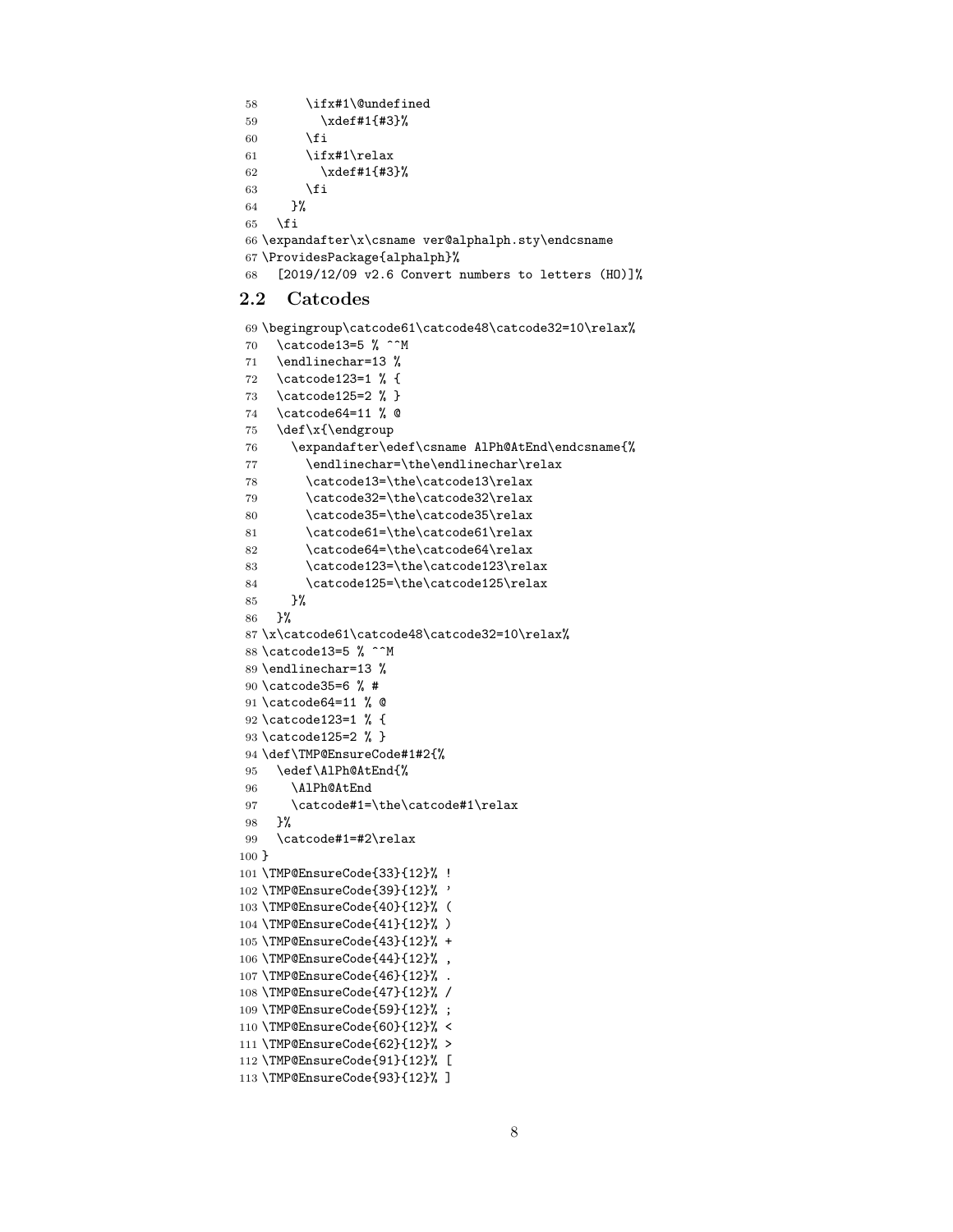```
114 \TMP@EnsureCode{96}{12}% '
115 \TMP@EnsureCode{124}{12}% |
116 \edef\AlPh@AtEnd{\AlPh@AtEnd\noexpand\endinput}
```
# <span id="page-8-8"></span><span id="page-8-0"></span>2.3 Package loading

```
117 \begingroup\expandafter\expandafter\expandafter\endgroup
118 \expandafter\ifx\csname RequirePackage\endcsname\relax
119 \input infwarerr.sty\relax
120 \input intcalc.sty\relax
121 \else
122 \RequirePackage{infwarerr}[2007/09/09]%
123 \RequirePackage{intcalc}[2007/09/09]%
124 \fi
```
# <span id="page-8-24"></span><span id="page-8-23"></span><span id="page-8-1"></span>2.4  $\varepsilon$ -T<sub>F</sub>X detection

```
125 \begingroup\expandafter\expandafter\expandafter\endgroup
126 \expandafter\ifx\csname numexpr\endcsname\relax
127 \catcode124=9 % '!': ignore
128 \catcode43=14 % '+': comment
129 \else
130 \catcode124=14 % '!': comment
131 \catcode43=9 % '+': ignore
132 \fi
```
# <span id="page-8-16"></span><span id="page-8-15"></span><span id="page-8-2"></span>2.5 Help macros

#### <span id="page-8-9"></span>\AlPh@Error

```
133 \def\AlPh@Error#1{%
134 \begingroup
135 \escapechar=92 % backslash
136 \@PackageError{alphalph}{#1}\@ehc
137 \endgroup
138 }
```
#### <span id="page-8-11"></span>\AlPh@IfDefinable

```
139 \begingroup\expandafter\expandafter\expandafter\endgroup
140 \expandafter\ifx\csname @ifdefinable\endcsname\relax
141 \def\AlPh@IfDefinable#1#2{%
142 \ifcase\ifx#1\@undefined\else\ifx#1\relax\else1\fi\fi0 %
143 #2%
144 \else
145 \AlPh@Error{%
146 Command \string#1 already defined%
147 }%
148 \fi
149 }%
```
## <span id="page-8-12"></span>\AlPh@IfDefinable

<span id="page-8-6"></span>\let\AlPh@IfDefinable\@ifdefinable

\fi

\else

<span id="page-8-5"></span><span id="page-8-4"></span>\@ReturnAfterElseFi The following commands moves the 'then' and 'else' part respectively behind the \@ReturnAfterFi \if-construct. This prevents a too deep \if-nesting and so a TEX capacity error because of a limited input stack size. I use this trick in several packages, so I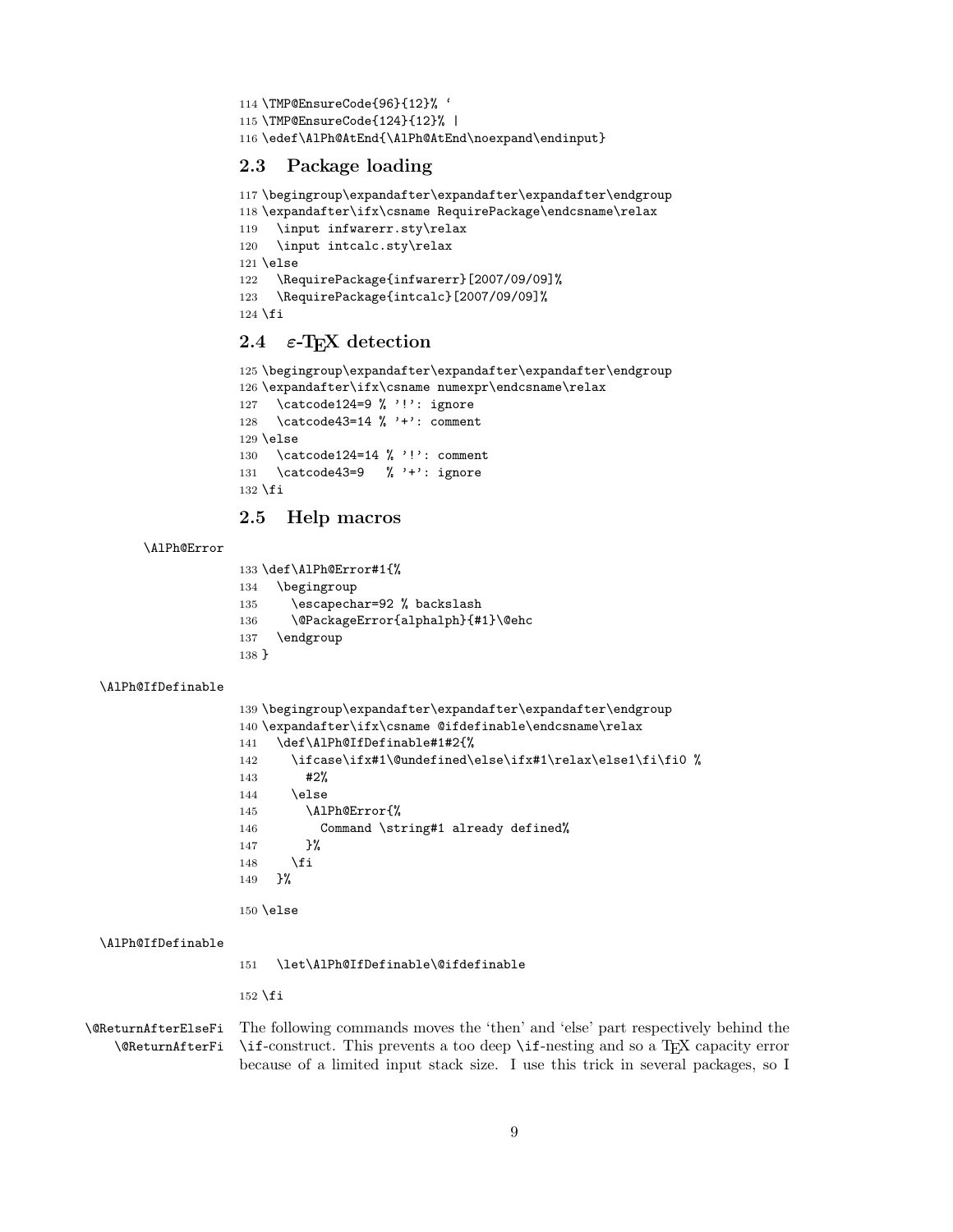don't prefix these internal commands in order not to have the same macros with different names. (It saves memory.)

```
153 \long\def\@ReturnAfterElseFi#1\else#2\fi{\fi#1}
154 \long\def\@ReturnAfterFi#1\fi{\fi#1}
```
<span id="page-9-2"></span>\@gobblefour LATEX defines commands for eating arguments. Define \@gobblefour if it is not defined (plain  $T<sub>F</sub><sub>X</sub>$ ). 155 \expandafter\ifx\csname @gobblefour\endcsname\relax

```
156 \long\def\@gobblefour#1#2#3#4{}%
157 \fi
```
#### <span id="page-9-6"></span>AlPh@IfOptArg

```
158 \begingroup\expandafter\expandafter\expandafter\endgroup
159 \expandafter\ifx\csname kernel@ifnextchar\endcsname\relax
160 \begingroup\expandafter\expandafter\expandafter\endgroup
161 \expandafter\ifx\csname @ifnextchar\endcsname\relax
162 \def\AlPh@IfOptArg#1#2{%
163 \def\AlPh@TempA{#1}%
164 \def\AlPh@TempB{#2}%
165 \futurelet\AlPh@Token\AlPh@IfOptArgNext
166 }%
167 \let\AlPh@BracketLeft=[%]
168 \def\AlPh@IfOptArgNext{%
169 \ifx\AlPh@Token\AlPh@BracketLeft
170 \expandafter\AlPh@TempA
171 \leq \leq \leq \leq \leq \leq \leq \leq \leq \leq \leq \leq \leq \leq \leq \leq \leq \leq \leq \leq \leq \leq \leq \leq \leq \leq \leq \leq \leq \leq \leq \leq \leq \leq \leq \leq172 \expandafter\AlPh@TempB
173 \fi
174 }%
175 \else
176 \def\AlPh@IfOptArg{\@ifnextchar[}%]
177 \fi
178 \else
179 \def\AlPh@IfOptArg{\kernel@ifnextchar[}%]
180 \text{ t}
```
# <span id="page-9-14"></span><span id="page-9-8"></span><span id="page-9-3"></span><span id="page-9-0"></span>2.6 Symbol provider

#### <span id="page-9-1"></span>2.6.1 Alphabet

The output of \alphalph and \AlphAlph should be usable as part of command names (see **\@namedef, \csname, ...**). Unhappily some languages of package babel redefine  $\mathbb{F}(\mathbb{F}_\mathbb{R}^X)$  \calph and \calph in a manner that they cannot be used in expandable context any more. Therefore package alphalph provides its own commands.

<span id="page-9-16"></span><span id="page-9-15"></span>\alphalph@Alph The two commands \AlPh@Alph and \AlPh@alph convert a number into a letter \alphalph@alph (uppercase and lowercase respectivly). The character @ is used as an error symbol, if the number isn't in the range of 1 until 26. Here we need no space after the number #1, because the error symbol  $\mathcal Q$  for the zero case stops scanning the number. This error symbol should not appear anywhere (except for bugs).

```
181 \def\alphalph@Alph#1{%
182 \ifcase#1%
183 @%
184 \or A\or B\or C\or D\or E\or F\or G\or H\or I\or J\or K\or L\or M%
185 \or N\or 0\or P\or Q\or R\or S\or T\or U\or V\or W\or X\or Y\or Z%
186 \else
```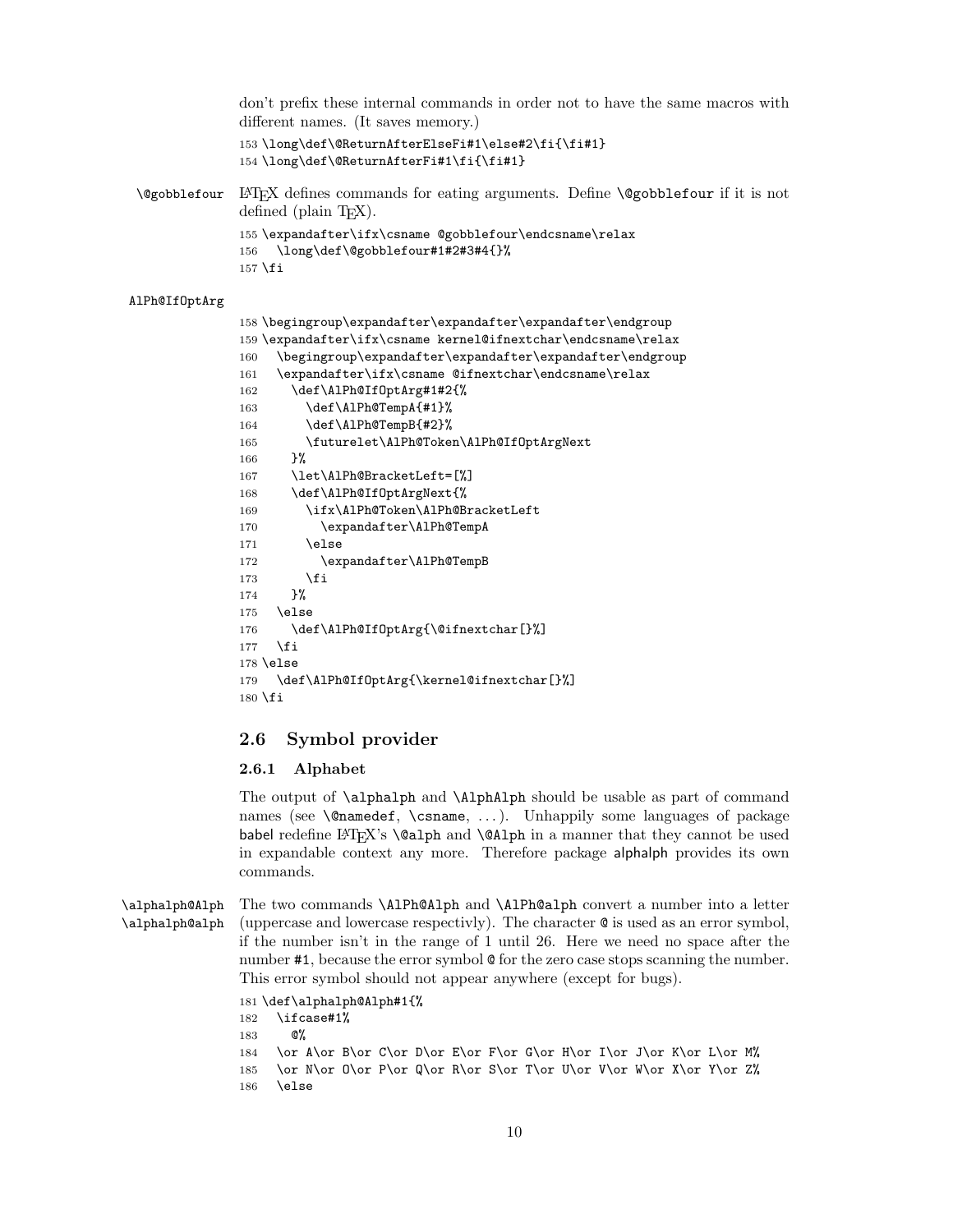```
187 \AlPh@ctrerr
188 @%
189 \fi
190 }
191 \def\alphalph@alph#1{%
192 \ifcase#1%
193 @%
194 \or a\or b\or c\or d\or e\or f\or g\or h\or i\or j\or k\or l\or m%
195 \or n\or o\or p\or q\or r\or s\or t\or u\or v\or w\or x\or y\or z%
196 \else
197 \AlPh@ctrerr
198 @%
199 \fi
200 }
```
<span id="page-10-4"></span><span id="page-10-3"></span>\AlPh@ctrerr Macro \AlPh@ctrerr is used as hook for the algorithm to get the available number of symbols. \def\AlPh@ctrerr{}

# <span id="page-10-24"></span><span id="page-10-23"></span><span id="page-10-22"></span><span id="page-10-21"></span><span id="page-10-18"></span><span id="page-10-17"></span><span id="page-10-15"></span><span id="page-10-14"></span><span id="page-10-13"></span><span id="page-10-11"></span><span id="page-10-10"></span><span id="page-10-9"></span><span id="page-10-7"></span><span id="page-10-6"></span><span id="page-10-5"></span><span id="page-10-1"></span><span id="page-10-0"></span>2.7 Finding number of symbols

```
\AlPh@GetNumberOfSymbols #1: symbols provider
                         202 \def\AlPh@GetNumberOfSymbols#1{%
                         203 \AlPh@TestNumber1!{#1}%
                         204 \ifAlPh@Unavailable
                         205 \def\AlPh@Number{0}%
                         206 \AlPh@Error{No symbols found}%
                         207 \else
                         208 \def\AlPh@Number{1}%
                         209 \AlPh@ExpSearch2!{#1}%
                         210 \overline{10}211 }
    \ifAlPh@Unavailable
                         212 \let\ifAlPh@Unavailable\iffalse
                         213 \def\AlPh@Unavailabletrue{%
                         214 \global\let\ifAlPh@Unavailable\iftrue
                         215 }
                         216 \def\AlPh@Unavailablefalse{%
                         217 \global\let\ifAlPh@Unavailable\iffalse
                         218 }
       \AlPh@TestNumber #1: number to be tested
                         #2: symbols provider
                         219 \def\AlPh@TestNumber#1!#2{%
                         220 \AlPh@Unavailablefalse
                         221 \begingroup
                         222 \setbox0=\hbox{%
                         223 \begingroup % color
                         224 \let\@ctrerr\AlPh@Unavailabletrue
                         225 \let\AlPh@ctrerr\AlPh@Unavailabletrue
                         226 #2{#1}%
                         227 \endgroup
                         228 }%
                         229 \ifdim\wd0=0pt %
                         230 \AlPh@Unavailabletrue
                         231 \overrightarrow{fi}
```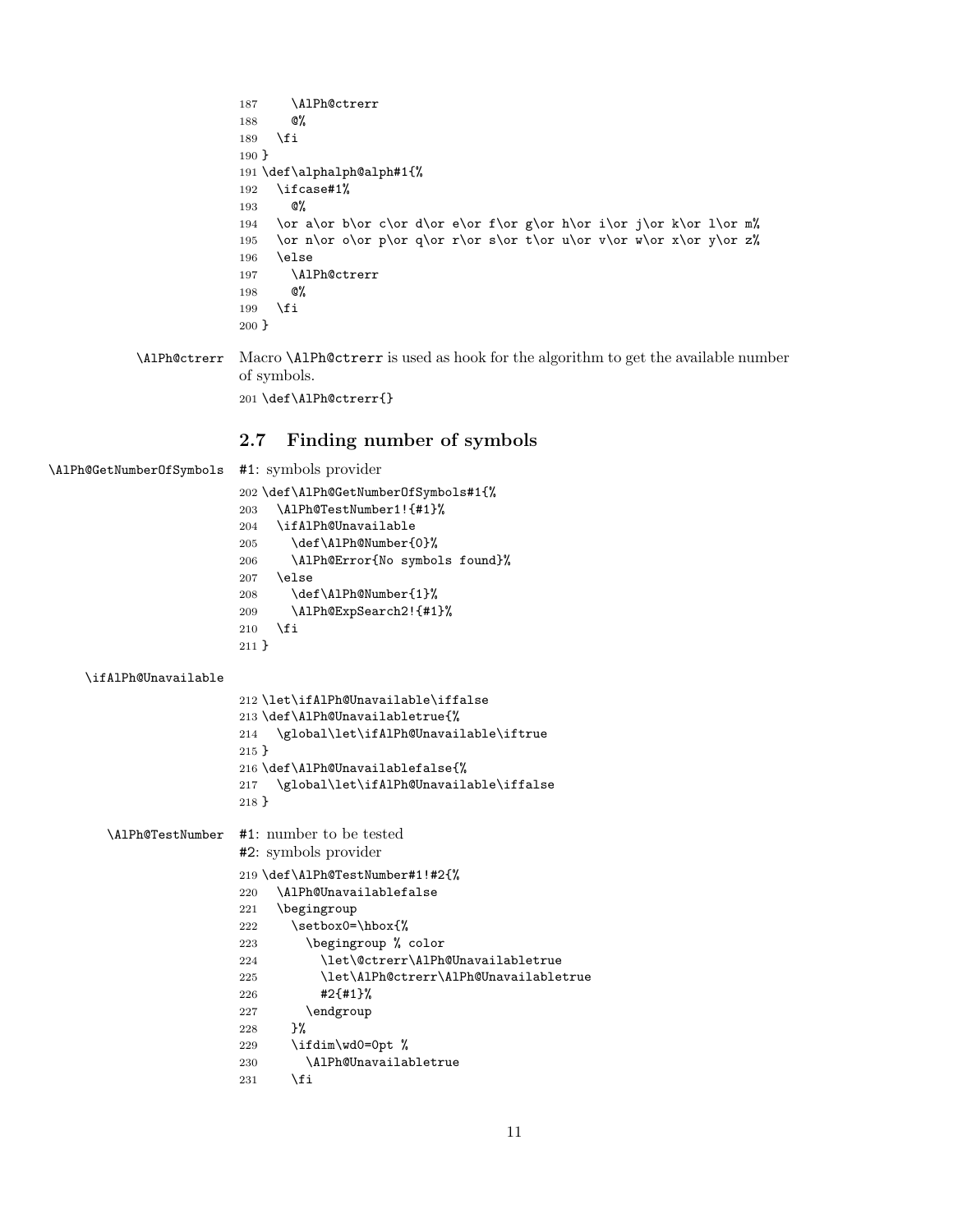```
232 \endgroup
                      233 }
      \AlPh@ExpSearch #1: number to be tested
                      #2: symbols provider
                      234 \def\AlPh@ExpSearch#1!#2{%
                      235 \let\AlPh@Next\relax
                      236 \AlPh@TestNumber#1!{#2}%
                      237 \ifAlPh@Unavailable
                      238 \expandafter\AlPh@BinSearch\AlPh@Number!#1!{#2}%
                      239 \else
                      240 \def\AlPh@Number{#1}%
                      241 \ifnum#1>1073741823 %
                      242 \AlPh@TestNumber2147483647!{#2}%
                      243 \ifAlPh@Unavailable
                      244 \AlPh@BinSearch#1!2147483647!{#2}%
                      245 \else
                      246 \def\AlPh@Number{0}%
                      247 \AlPh@Error{%
                      248 Maximal symbol number not found%
                      249 \frac{1}{2}250 \overrightarrow{fi}251 \else
                      252 \def\AlPh@Next{%
                      253 \expandafter\AlPh@ExpSearch\number\intcalcShl{#1}!{#2}%
                      254 }%
                      255 \overrightarrow{fi}256 \fi
                      257 \AlPh@Next
                      258 }
      \AlPh@BinSearch #1: available number
                      #2: unavailable number, #2 > #1#3: symbols provider
                      259 \def\AlPh@BinSearch#1!#2!#3{%
                      260 \expandafter\AlPh@ProcessBinSearch
                      261 \number\intcalcShr{\intcalcAdd{#1}{#2}}!%
                      262 #1!#2!{#3}%
                      263 }
\LambdaPh@ProcessBinSearch #1: number to be tested, #2 \leq #1 \leq #3
                      #2: available number
                      #3: unavailable number
                      #4: symbols provider
                      264 \def\AlPh@ProcessBinSearch#1!#2!#3!#4{%
                      265 \let\AlPh@Next\relax
                      266 \ifnum#1>#2 %
                      267 \ifnum#1<#3 %
                      268 \AlPh@TestNumber#1!{#4}%
                      269 \ifAlPh@Unavailable
                      270 \def\AlPh@Next{%
                      271 \AlPh@BinSearch#2!#1!\{#4}%<br>272 }%
                      272
                      273 \else
                      274 \def\AlPh@Next{%
                      275 \AlPh@BinSearch#1!#3!{#4}%
                      276 }%
```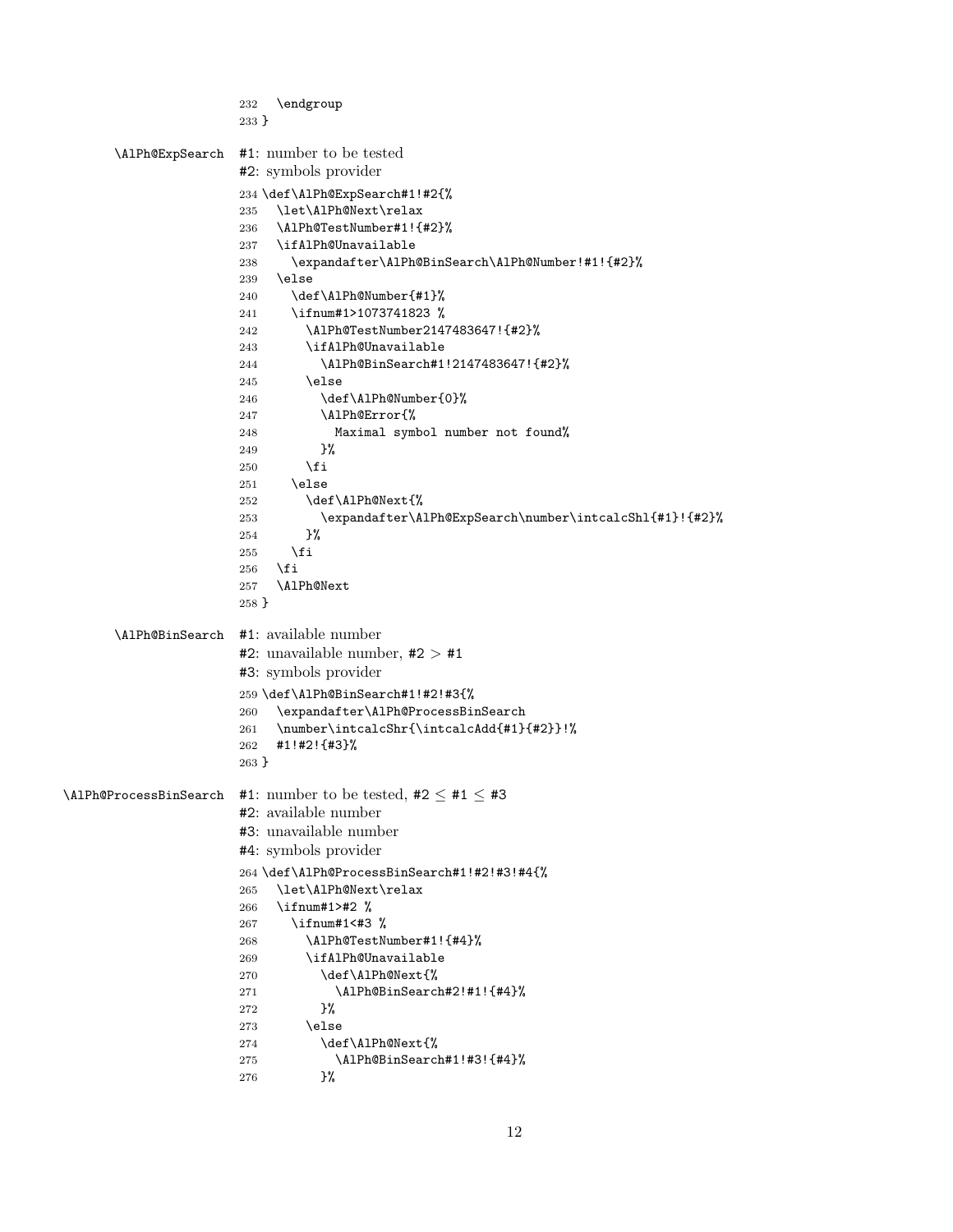```
277 \fi
278 \text{hsa}279 \def\AlPh@Number{#2}%
280 \fi
281 \else
282 \def\AlPh@Number{#2}%
283 \fi
284 \AlPh@Next
285 }
```
# <span id="page-12-8"></span><span id="page-12-0"></span>2.8 Methods

The names of method macros start with \AlPh@Method. These macros do the main job in converting a number to its representation. A method command is called with three arguments. The first argument is the number of symbols. The second argument is the basic macro for converting a number with limited number range. The last parameter is the number that needs converting.

#### <span id="page-12-14"></span><span id="page-12-4"></span><span id="page-12-2"></span><span id="page-12-1"></span>2.8.1 Common methods

```
\AlPh@CheckPositive #1: number to be checked #2: continuation macro
                    #3: number of symbols (hidden here)
                    #4: symbol provider (hidden here)
                    286 \def\AlPh@CheckPositive#1!#2{%
                    287 \ifnum#1<1 %
                    288 \expandafter\@gobblefour
                    289 \fi
                    290 #2{#1}%
                    291 }
                    2.8.2 Method 'alph'
 \AlPh@Method@alph #1: number of symbols
                    #2: symbols provider
                    #3: number to be converted
                    292 \def\AlPh@Method@alph#1#2#3{%
                    293 \expandafter\AlPh@CheckPositive
                    294 | \number#3!%
                    295 + \the\numexpr#3!%
                    296 \AlPh@ProcessAlph
                    297 {#1}{#2}%
                    298 }
 \AlPh@ProcessAlph #1: current number
                    #2: number of symbols
                    #3: symbols provider
                    299 \def\AlPh@ProcessAlph#1#2#3{%
                    300 \ifnum#1>#2 %
                    301 \@ReturnAfterElseFi{%
                    302 \expandafter\AlPh@StepAlph\number
                    303 \intcalcInc{%
                    304 \intcalcMod{\intcalcDec{#1}}{#2}%
                    305 }%
```
<span id="page-12-21"></span><span id="page-12-20"></span><span id="page-12-19"></span><span id="page-12-18"></span><span id="page-12-16"></span><span id="page-12-15"></span><span id="page-12-13"></span><span id="page-12-12"></span><span id="page-12-11"></span><span id="page-12-6"></span><span id="page-12-3"></span>\expandafter!\number

!{#2}{#3}%

<span id="page-12-17"></span>\intcalcDiv{\intcalcDec{#1}}{#2}%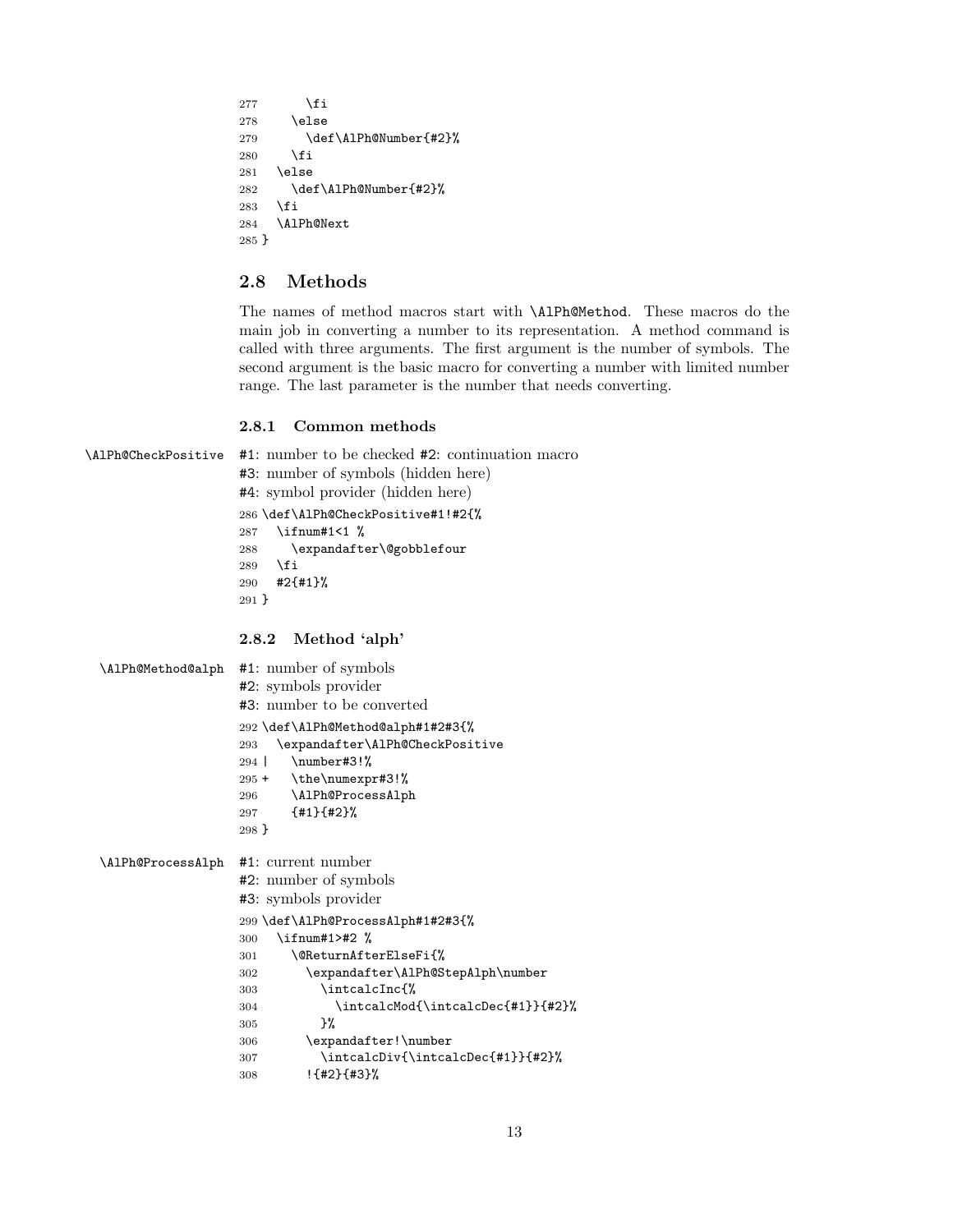```
309 }%
                  310 \else
                  311 \@ReturnAfterFi{%
                  312 #3{#1}%
                  313 }%
                  314 \fi
                  315 }
  \AlPh@StepAlph #1: current last digit
                  #2: new current number
                  #3: number of symbols
                  #4: symbols provider
                  316 \def\AlPh@StepAlph#1!#2!#3#4{%
                  317 \AlPh@ProcessAlph{#2}{#3}{#4}%
                  318 #4{#1}%
                  319 }
                  2.8.3 Method 'wrap'
\AlPh@Method@wrap #1: number of symbols
                  #2: symbols provider
                  #3: number to be converted
                  320 \def\AlPh@Method@wrap#1#2#3{%
                  321 \expandafter\AlPh@CheckPositive
                  322 | \number#3!%
                  323 + \the\numexpr#3!%
                  324 \AlPh@ProcessWrap
                  325 {#1}{#2}%
                  326 }
\AlPh@ProcessWrap #1: number to be converted
                  #2: number of symbols
                  #3: symbols provider
                  327 \def\AlPh@ProcessWrap#1#2#3{%
                  328 \ifnum#1>#2 %
                  329 \@ReturnAfterElseFi{%
                  330 \expandafter\AlPh@StepWrap\number
                  331 \intcalcInc{\intcalcMod{\intcalcDec{#1}}{#2}}%
                  332 !{#3}%
                  333 }%
                  334 \else
                  335 \@ReturnAfterFi{%
                  336 #3{#1}%
                  337 }%
                  338 \fi
                  339 }
  \AlPh@StepWrap #1: final number
                  #2: symbols provider
                  340 \def\AlPh@StepWrap#1!#2{%
                  341 #2{#1}%
                  342 }
```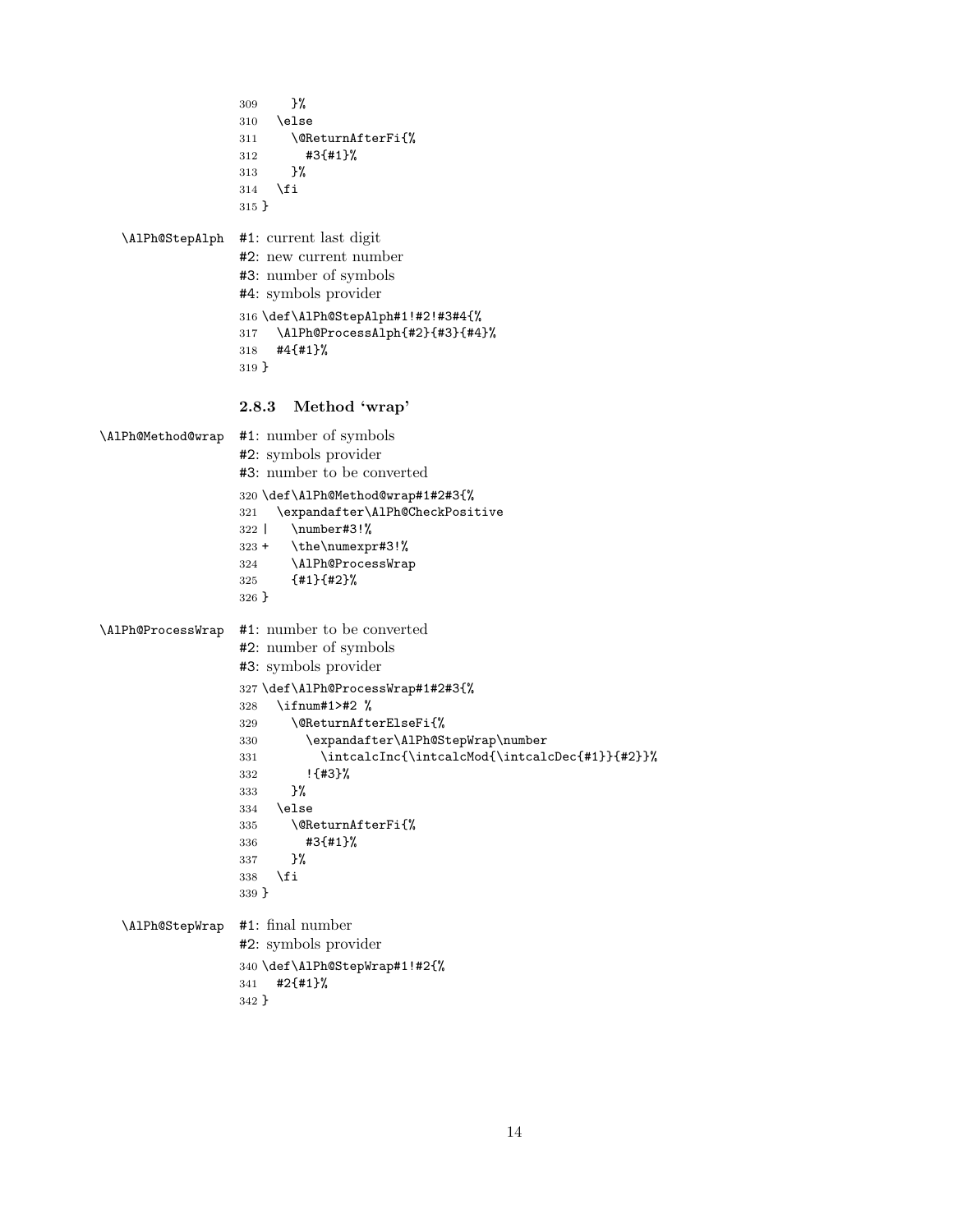<span id="page-14-16"></span><span id="page-14-14"></span><span id="page-14-5"></span><span id="page-14-0"></span>After the number of symbols is exhausted, repetitions of the symbol are used.

```
x := number to be converted
                                           n := number of symbols
                                            r := repetition length
                                               s :=symbol slot
                                            r = ((x - 1) \div n) + 1s = ((x - 1) \mod n) + 1\AlPh@Method@mult #1: number of symbols
                  #2: symbols provider
                  #3: number to be converted
                  343 \def\AlPh@Method@mult#1#2#3{%
                  344 \expandafter\AlPh@CheckPositive
                  345 | \number#3!%
                  346 + \the\numexpr#3!%
                  347 \AlPh@ProcessMult
                  348 {#1}{#2}%
                  349 }
\AlPh@ProcessMult #1: number to be converted
                  #2: number of symbols
                  #3: symbols provider
                  350 \def\AlPh@ProcessMult#1#2#3{%
                  351 \ifnum#1>#2 %
                  352 \@ReturnAfterElseFi{%
                  353 \expandafter\AlPh@StepMult\romannumeral
                  354 \intcalcInc{\intcalcDiv{\intcalcDec{#1}}{#2}}%
                  355 000%
                  356 \expandafter!\number
                  357 \intcalcInc{\intcalcMod{\intcalcDec{#1}}{#2}}%
                  358 !{#3}%
                  359 }%
                  360 \else
                  361 \@ReturnAfterFi{%
                  362 #3{#1}%
                  363 }%
                  364 \fi
                  365 }
  \AlPh@StepMult #1#2: repetitions coded as list of character 'm'
                  #3: symbol slot
                  #4: symbols provider
                  366 \def\AlPh@StepMult#1#2!#3!#4{%
                  367 \ifx\\#2\\%
                  368 \else
                  369 \@ReturnAfterFi{%
                  370 \AlPh@StepMult#2!#3!{#4}%
                  371 }%
                  372 \fi
                  373 #4{#3}%
                  374 }
```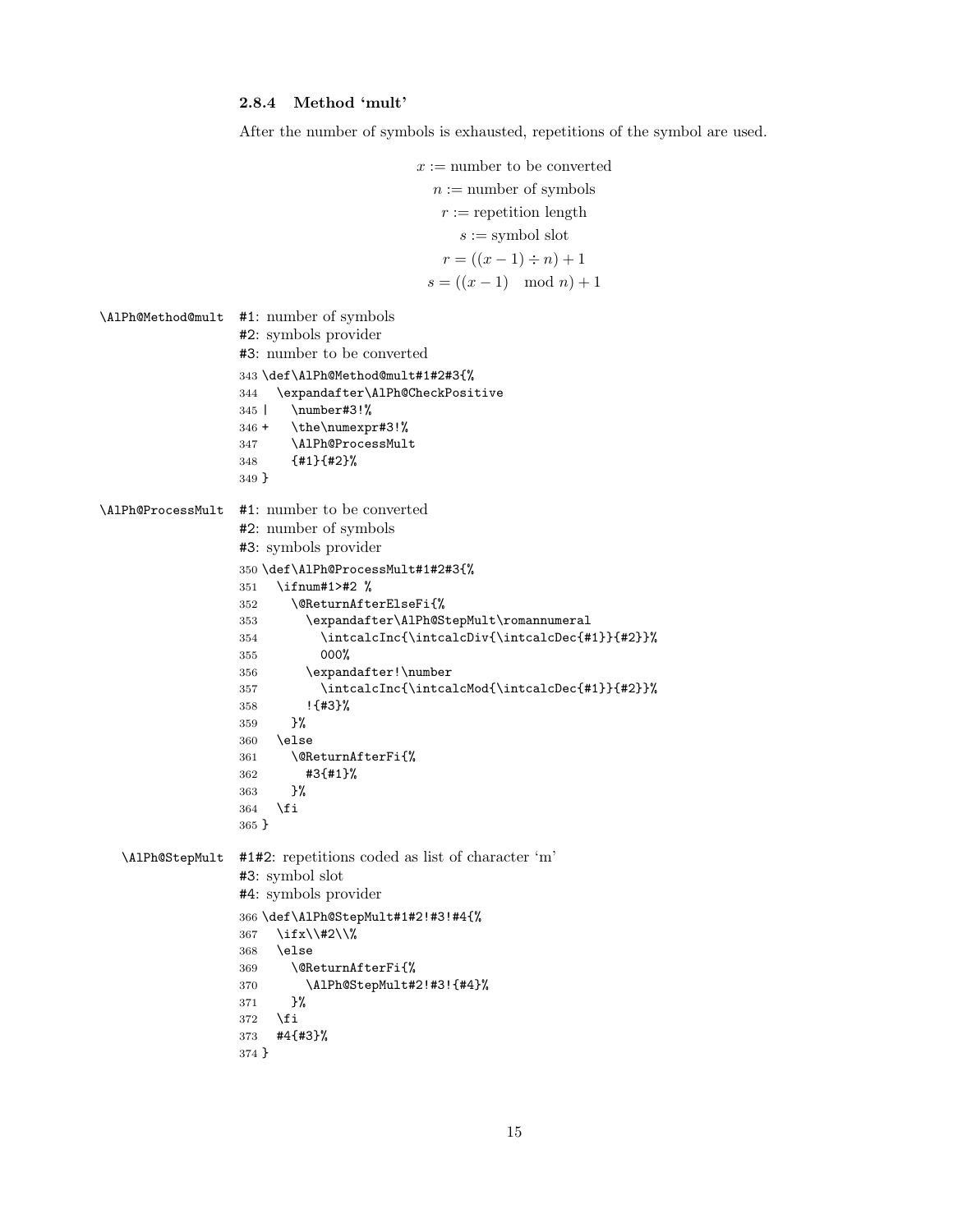#### <span id="page-15-11"></span><span id="page-15-10"></span><span id="page-15-6"></span><span id="page-15-5"></span><span id="page-15-0"></span>2.9 User interface

```
\newalphalph Macro \newalphalph had three arguments in versions below 2.0. For the new
                 method argument we use an optional argument an first position.
                 #1: cmd
                 [#2]: method name: alph (default), wrap, mult
                 hash-ok #3: symbols provider
                 #4: number of symbols
                 375 \AlPh@IfDefinable\newalphalph{%
                 376 \def\newalphalph#1{%
                 377 \AlPh@IfOptArg{%
                 378 \AlPh@newalphalph{#1}%
                 379 }{%
                 380 \AlPh@newalphalph{#1}[alph]%
                 381 }%
                 382 }%
                 383 }
\AlPh@newalphalph #1: cmd #2: method name
                 #3: symbols provider
                 #4: number of symbols
                 384 \def\AlPh@newalphalph#1[#2]#3#4{%
                 385 \begingroup\expandafter\expandafter\expandafter\endgroup
                 386 \expandafter\ifx\csname AlPh@Method@#2\endcsname\relax
                 387 \AlPh@Error{%
                 388 Unknown method %
                 389 | '#2'%
                 390 + '\detokenize{#2}'%
                 391 }%
                 392 \else
                 393 \ifx\\#4\\%
                 394 \AlPh@GetNumberOfSymbols{#3}%
                 395 \ifcase\AlPh@Number
                 396 \else
                 397 \begingroup
                 398 \escapechar=92 % backslash
                 399 \@PackageInfo{alphalph}{%
                 400 Number of symbols for \string#1 is \AlPh@Number
                 401 }%
                 402 \endgroup
                 403 \expandafter\AlPh@NewAlphAlph
                 404 \csname AlPh@Method@#2\expandafter\endcsname
                 405 \AlPh@Number!{#1}{#3}%
                 406 \fi
                 407 \else
                 408 \expandafter\AlPh@NewAlphAlph
                 409 \csname AlPh@Method@#2\expandafter\endcsname
                 410 | \number#4!%
                 411 + \the\numexpr#4!%
                 412 {#1}{#3}%
                 413 \setminusfi
                 414 \fi
                 415 }%
\AlPh@NewAlphAlph #1: method macro
                 #2: number of symbols
                 #3: cmd
                 #4: symbols provider
```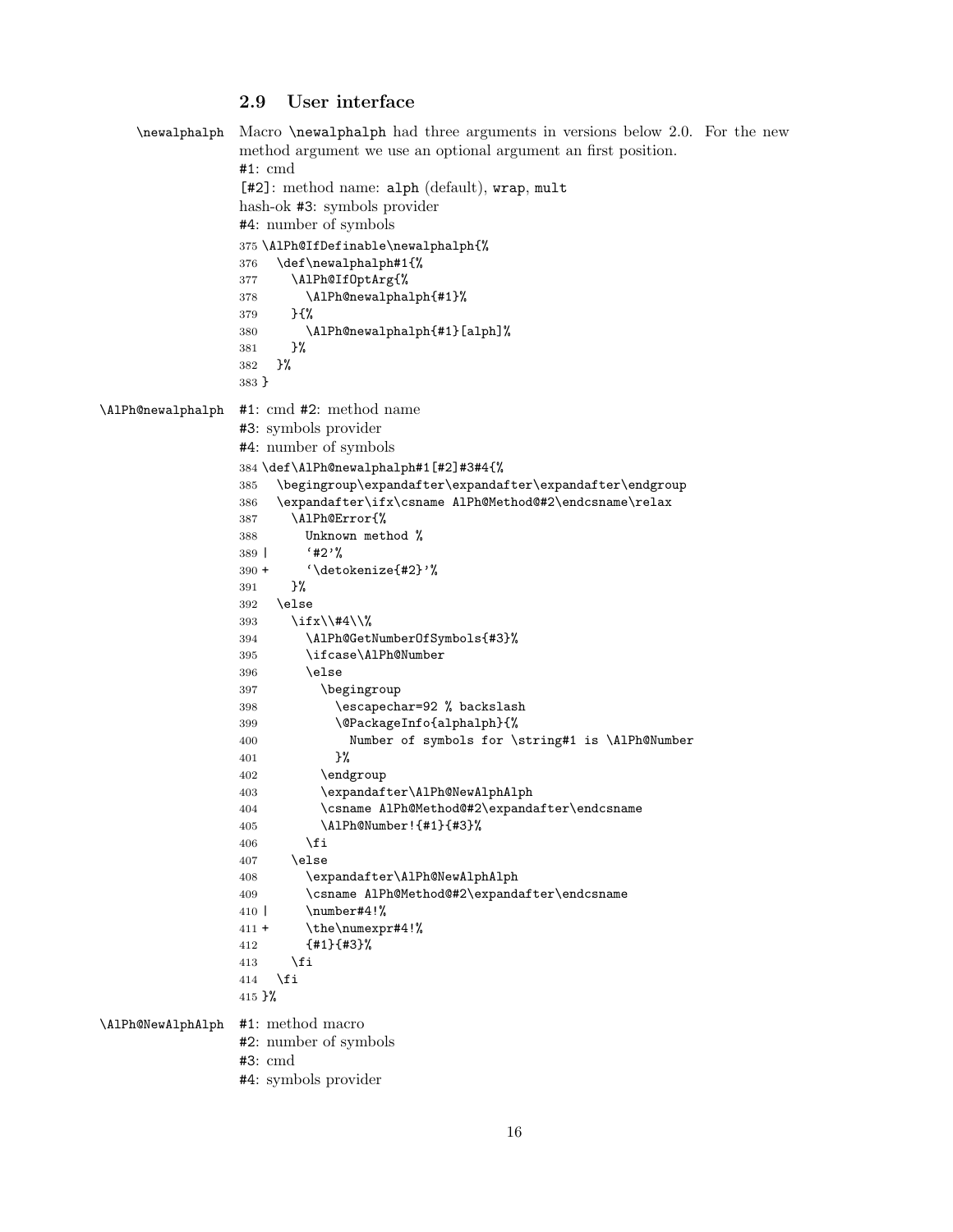```
416 \def\AlPh@NewAlphAlph#1#2!#3#4{%
417 \AlPh@IfDefinable#3{%
418 \ifnum#2>0 %
419 \def#3{#1{#2}{#4}}%
420 \else
421 \AlPh@Error{%
422 Definition of \string#3 failed,\MessageBreak
423 because number of symbols (#2) is not positive%
424 }%
425 \fi
426 }%
427 }
```
#### <span id="page-16-8"></span>\AlphAlph

<span id="page-16-10"></span>428 \newalphalph\AlphAlph\alphalph@Alph{26}

#### <span id="page-16-9"></span>\alphalph

<span id="page-16-11"></span>429 \newalphalph\alphalph\alphalph@alph{26}

```
430 \AlPh@AtEnd%
431 \langle/package\rangle
```
# <span id="page-16-0"></span>3 Installation

### <span id="page-16-1"></span>3.1 Download

**Package.** This package is available on  $CTAN^1$  $CTAN^1$ :

[CTAN:macros/latex/contrib/alphalph/alphalph.dtx](https://ctan.org/tex-archive/macros/latex/contrib/alphalph/alphalph.dtx) The source file.

[CTAN:macros/latex/contrib/alphalph/alphalph.pdf](https://ctan.org/tex-archive/macros/latex/contrib/alphalph/alphalph.pdf) Documentation.

Bundle. All the packages of the bundle 'alphalph' are also available in a TDS compliant ZIP archive. There the packages are already unpacked and the documentation files are generated. The files and directories obey the TDS standard.

[CTAN:install/macros/latex/contrib/alphalph.tds.zip](http://mirrors.ctan.org/install/macros/latex/contrib/alphalph.tds.zip)

TDS refers to the standard "A Directory Structure for TEX Files" ([CTAN:pkg/](http://ctan.org/pkg/tds) [tds](http://ctan.org/pkg/tds)). Directories with texmf in their name are usually organized this way.

#### <span id="page-16-2"></span>3.2 Bundle installation

Unpacking. Unpack the alphalph.tds.zip in the TDS tree (also known as texmf tree) of your choice. Example (linux):

unzip alphalph.tds.zip -d "/texmf

#### <span id="page-16-3"></span>3.3 Package installation

Unpacking. The .dtx file is a self-extracting docstrip archive. The files are extracted by running the .dtx through plain TFX:

tex alphalph.dtx

<span id="page-16-4"></span> $\rm ^1$  CTAN : pkg/alphalph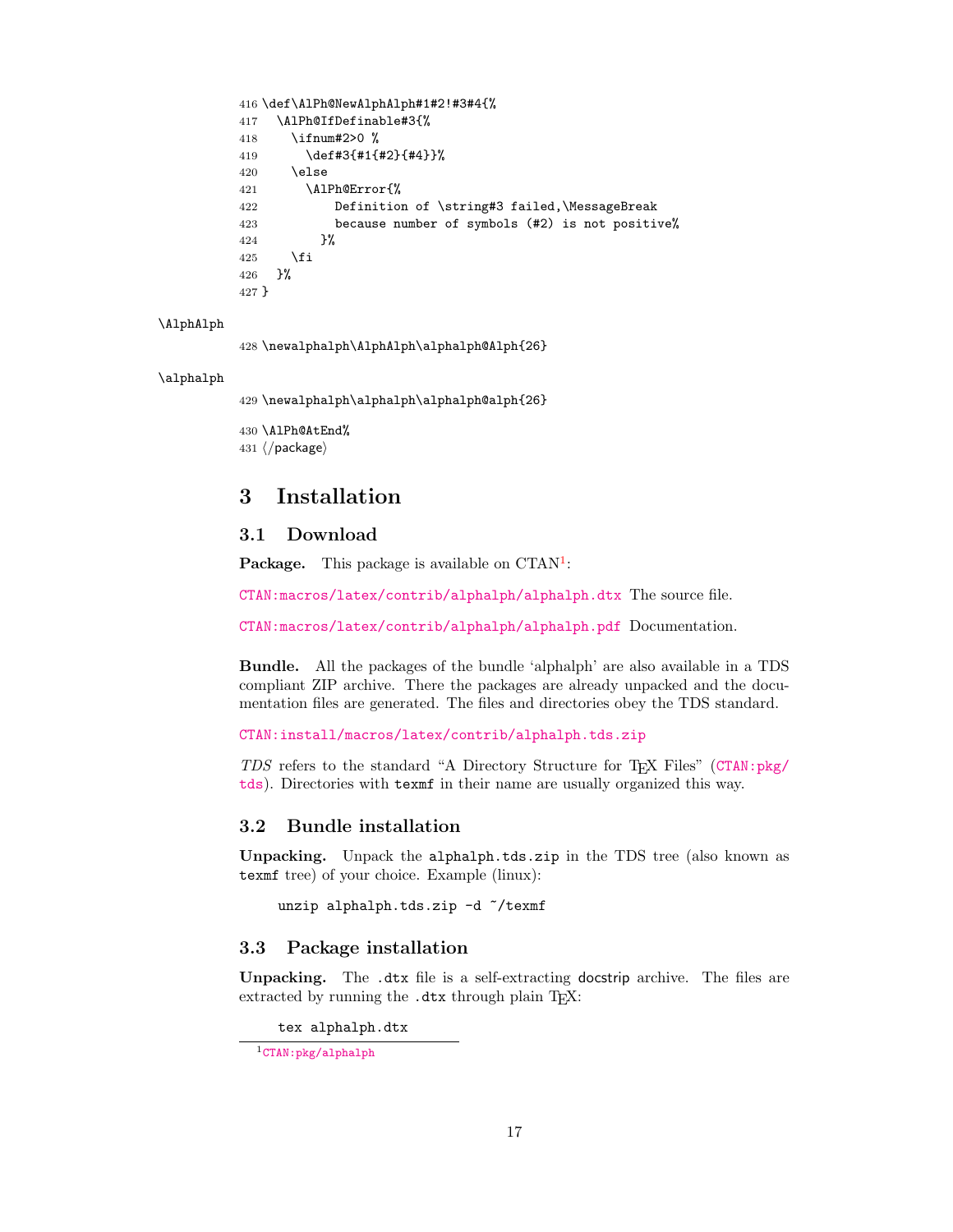TDS. Now the different files must be moved into the different directories in your installation TDS tree (also known as texmf tree):

```
alpha1ph.sty \rightarrow tex/generic/alphalph/alphalph.sty
alpha1ph.pdf \rightarrow doc/lates/alpha1phalph/alpha1ph.pdfalpha1ph.dtx \rightarrow source/lates/alpha1phalph/alpha1ph.dtx
```
If you have a docstrip.cfg that configures and enables docstrip's TDS installing feature, then some files can already be in the right place, see the documentation of docstrip.

### <span id="page-17-0"></span>3.4 Refresh file name databases

If your T<sub>E</sub>X distribution  $(TEX\text{ Live}, \text{mikTrX}, \ldots)$  relies on file name databases, you must refresh these. For example, TEX Live users run texhash or mktexlsr.

#### <span id="page-17-1"></span>3.5 Some details for the interested

**Unpacking with LATEX.** The  $\cdot$  dtx chooses its action depending on the format:

plain T<sub>E</sub>X: Run docstrip and extract the files.

LATEX: Generate the documentation.

If you insist on using  $L^2T_FX$  for docstrip (really, docstrip does not need  $L^2T_FX$ ), then inform the autodetect routine about your intention:

```
latex \let\install=y\input{alphalph.dtx}
```
Do not forget to quote the argument according to the demands of your shell.

Generating the documentation. You can use both the .dtx or the .drv to generate the documentation. The process can be configured by the configuration file ltxdoc.cfg. For instance, put this line into this file, if you want to have A4 as paper format:

```
\PassOptionsToClass{a4paper}{article}
```
An example follows how to generate the documentation with pdfL<sup>AT</sup>FX:

```
pdflatex alphalph.dtx
makeindex -s gind.ist alphalph.idx
pdflatex alphalph.dtx
makeindex -s gind.ist alphalph.idx
pdflatex alphalph.dtx
```
# <span id="page-17-2"></span>4 History

<span id="page-17-3"></span> $[1999/03/19 \text{ v}0.1]$ 

- The first version was built as a response to a [question](https://groups.google.com/group/comp.text.tex/msg/17a74cd721641038)<sup>[2](#page-17-4)</sup> of Will Douglas<sup>[3](#page-17-5)</sup> and the [request](https://groups.google.com/group/comp.text.tex/msg/8f9768825640315f)<sup>[4](#page-17-6)</sup> of Donald Arsenau<sup>[5](#page-17-7)</sup>, published in the newsgroup [comp.text.tex:](news:comp.text.tex) ["Re: alph counters](https://groups.google.com/group/comp.text.tex/msg/cec563eef8bf65d0)  $> 26$  $> 26$ "<sup>6</sup>
- Copyright: LPPL ([CTAN:macros/latex/base/lppl.txt](https://ctan.org/tex-archive/macros/latex/base/lppl.txt))

<span id="page-17-5"></span><span id="page-17-4"></span><sup>2</sup>Url: <https://groups.google.com/group/comp.text.tex/msg/17a74cd721641038> <sup>3</sup>Will Douglas's email address: [william.douglas@wolfson.ox.ac.uk](mailto:william.douglas@wolfson.ox.ac.uk)

<span id="page-17-7"></span><span id="page-17-6"></span><sup>4</sup>Url: <https://groups.google.com/group/comp.text.tex/msg/8f9768825640315f> <sup>5</sup>Donald Arsenau's email address: [asnd@reg.triumf.ca](mailto:asnd@reg.triumf.ca)

<span id="page-17-8"></span> $^{6}$ Url: <https://groups.google.com/group/comp.text.tex/msg/cec563eef8bf65d0>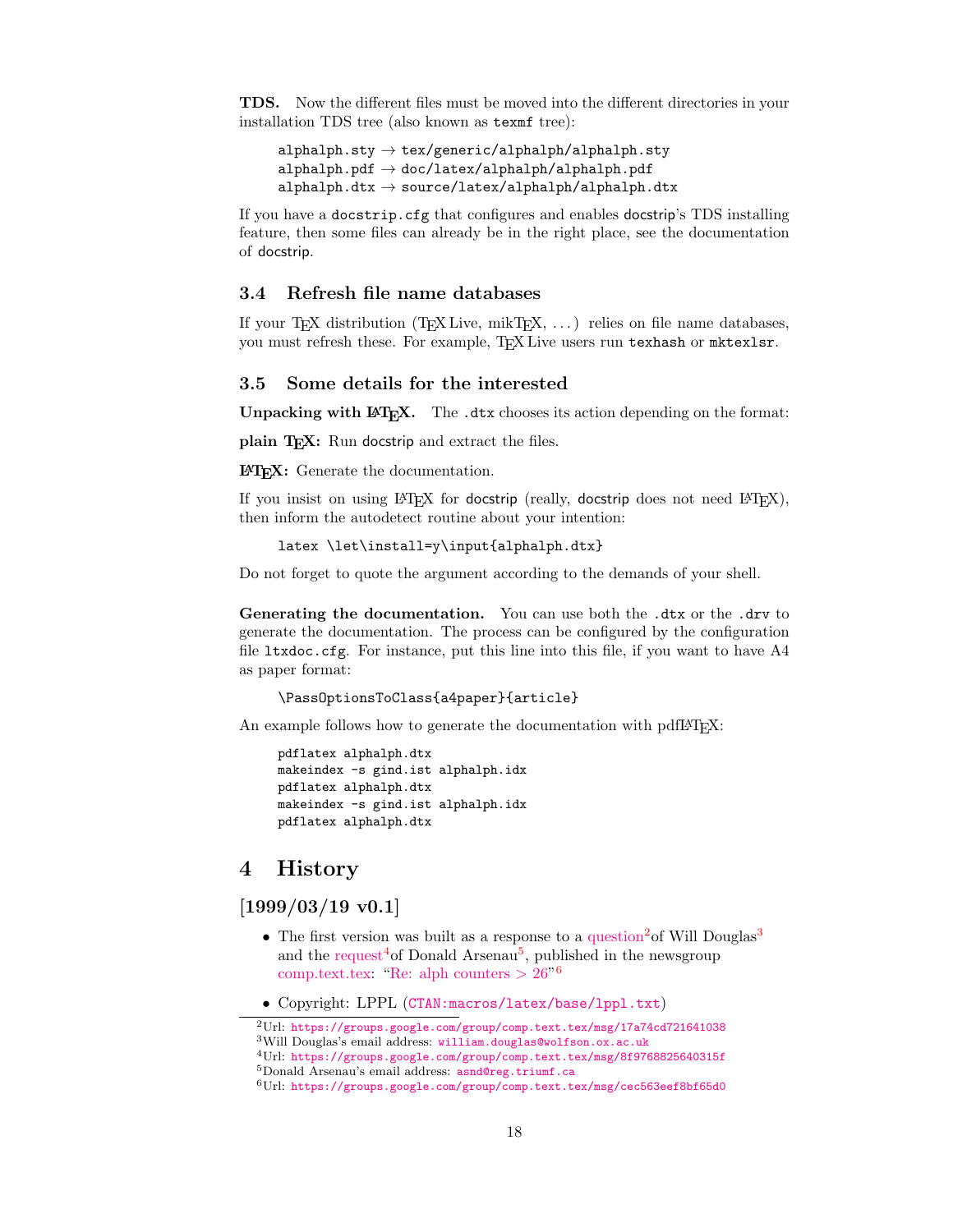# <span id="page-18-0"></span> $[1999/04/12 \text{ v}1.0]$

- Documentation added in dtx format.
- $\varepsilon$ -T<sub>E</sub>X support added.

# <span id="page-18-1"></span> $[1999/04/13 \text{ v}1.1]$

- Minor documentation change.
- First CTAN release.

# <span id="page-18-2"></span>[1999/06/26 v1.2]

- First generic code about \ProvidesPackage improved.
- Documentation: Installation part revised.

# <span id="page-18-3"></span>[2006/02/20 v1.3]

- Reload check (for plain T<sub>EX</sub>)
- New DTX framework.
- LPPL 1.3

# <span id="page-18-4"></span>[2006/05/30 v1.4]

• \newalphalph added.

# <span id="page-18-5"></span> $[2007/04/11 \text{ v}1.5]$

• Line ends sanitized.

# <span id="page-18-6"></span>[2007/09/09 v2.0]

- New implementation that uses package \intcalc. This removes the dependency on  $\varepsilon$ -T<sub>F</sub>X.
- \newalphalph is extended to support new methods 'wrap' and 'multi'.
- Documentation rewritten.

# <span id="page-18-7"></span> $[2008/08/11 \text{ v}2.1]$

- Code is not changed.
- URLs updated from www.dejanews.com to groups.google.com.

# <span id="page-18-8"></span>[2010/03/01 v2.2]

• Compatibility with iniTEX.

# <span id="page-18-9"></span> $[2010/04/18 \text{ v}2.3]$

• Documentation fixes (Martin Münch).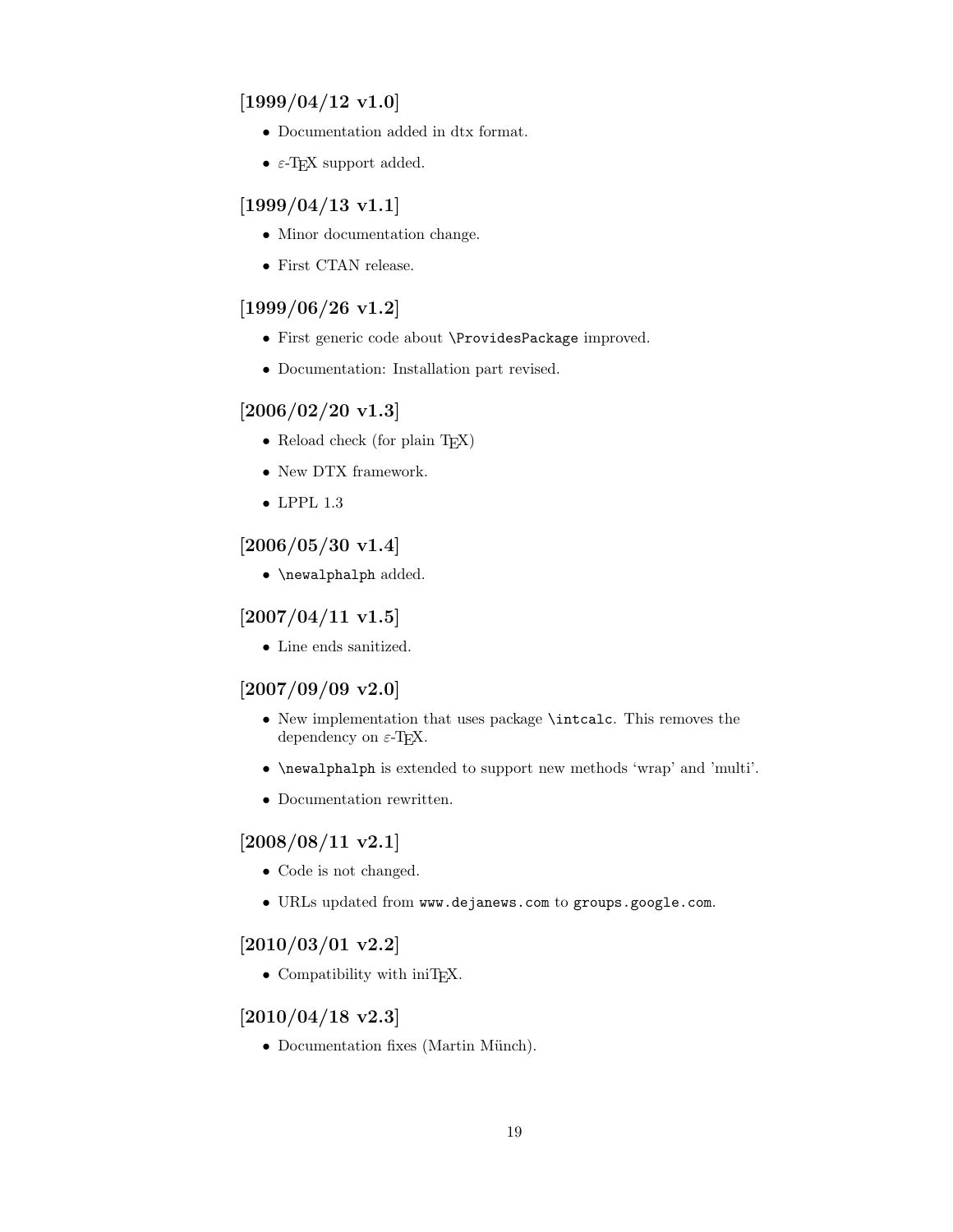# <span id="page-19-0"></span> $[2011/05/13 \text{ v}2.4]$

- Documentation fixes (Jim Diamond) and using package hologo for the documentation.
- Catalogue file added.

# <span id="page-19-1"></span> $[2016/05/16 \text{ v}2.5]$

• Documentation updates.

# <span id="page-19-2"></span> $[2019/12/09\;{\rm v}2.6]$

• Documentation updates.

# <span id="page-19-3"></span>5 Index

Numbers written in italic refer to the page where the corresponding entry is described; numbers underlined refer to the code line of the definition; plain numbers refer to the code lines where the entry is used.

| Symbols                                                               | \AlPh@ProcessBinSearch<br>260, 264                         |
|-----------------------------------------------------------------------|------------------------------------------------------------|
| $\Q$ PackageError  136                                                | $\Lambda$ Ph@ProcessMult  347, 350                         |
| \@PackageInfo  399                                                    | $\Lambda$ Ph@ProcessWrap  324, 327                         |
| \@ReturnAfterElseFi 153, 301, 329, 352                                | \AlPh@StepAlph  302, 316                                   |
| \@ReturnAfterFi 153, 311, 335, 361, 369                               | \AlPh@StepMult  353, 366                                   |
|                                                                       | \AlPh@StepWrap<br>330, 340                                 |
|                                                                       | \AlPh@TempA<br>163, 170                                    |
| $\qquad$ Qgobblefour $155, 288$                                       | \AlPh@TempB<br>164, 172                                    |
| $\setminus$ @ifdefinable  151                                         | \AlPh@TestNumber 203, 219, 236, 242, 268                   |
|                                                                       | $\Lambda$ Ph@Token  165, 169                               |
| $\text{Qundefined} \dots \dots \dots \dots \dots 58, 142$             | $\Lambda$ Ph@Unavailablefalse $216, 220$                   |
|                                                                       | \AlPh@Unavailabletrue                                      |
|                                                                       | $\ldots \ldots \ldots \ldots 213, 224, 225, 230$           |
| $\mathbf{A}$                                                          |                                                            |
|                                                                       |                                                            |
| \AlPh@AtEnd  95, 96, 116, 430                                         | $\alpha$ 1phalph@Alph  6, 181, 428                         |
| \AlPh@BinSearch 238, 244, 259, 271, 275                               | $\alpha$ lphalph@alph  181, 429                            |
| \AlPh@BracketLeft  167, 169                                           |                                                            |
|                                                                       |                                                            |
| \AlPh@CheckPositive 286, 293, 321, 344                                | $\mathbf C$                                                |
| \AlPh@ctrerr  187, 197, 201, 225                                      | $\text{2, 3, 5, 6, 7, 8}$                                  |
| \AlPh@Error 133, 145, 206, 247, 387, 421                              | 9, 10, 11, 12, 13, 33, 34, 36, 37,                         |
| $\Lambda$ Ph@ExpSearch $209, 234$                                     | 38, 39, 40, 41, 42, 43, 44, 45, 46,                        |
| \AlPh@GetNumberOfSymbols  202, 394                                    | 47, 48, 49, 69, 70, 72, 73, 74, 78,                        |
| $\Lambda$ Ph@IfDefinable . $139, 151, 375, 417$                       | 79, 80, 81, 82, 83, 84, 87, 88, 90,                        |
| \AlPh@If0ptArg 158, 162, 176, 179, 377                                | 91, 92, 93, 97, 99, 127, 128, 130, 131                     |
| \AlPh@If0ptArgNext  165, 168                                          | \csname 14, 21, 50, 66, 76, 118, 126,                      |
| $\Lambda$ Ph@Method@alph $292$                                        | 140, 155, 159, 161, 386, 404, 409                          |
| \AlPh@Method@mult  343                                                |                                                            |
| \AlPh@Method@wrap  320                                                | D                                                          |
| $\Lambda$ 1Ph@NewAlphAlph  403, 408, 416                              | $\det\left(\frac{390}{12}\right)$                          |
| \AlPh@newalphalph  378, 380, 384                                      |                                                            |
| \AlPh@Next                                                            | Е                                                          |
| $. \ 235, 252, 257, 265, 270, 274, 284$                               |                                                            |
| \AlPh@Number  205, 208, 238,                                          | \endcsname 14, 21, 50, 66, 76, 118, 126,                   |
| 240, 246, 279, 282, 395, 400, 405<br>\AlPh@ProcessAlph  296, 299, 317 | 140, 155, 159, 161, 386, 404, 409<br>$\end{imput}$ 29, 116 |